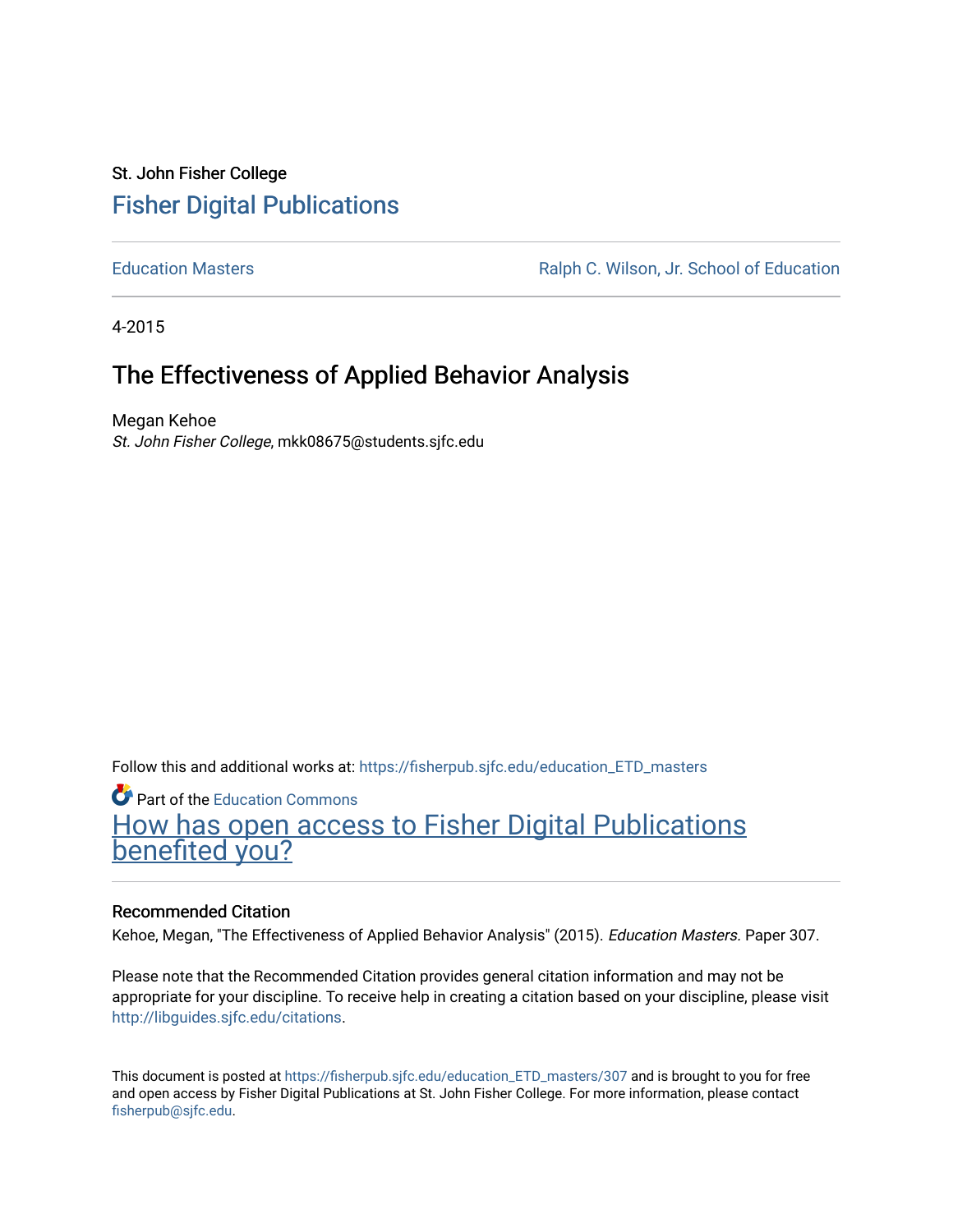# The Effectiveness of Applied Behavior Analysis

## Abstract

There are many different ways to educate students on the Autism Spectrum. Applied Behavior Analysis is one educational tool that has shown to be an effective tool in showing progress with students that are on the Autism Spectrum. ABA allows students to show progress at their own pace using a repetitive educational strategy. Educators that have implemented ABA have voiced their opinion on why it is effective and have given their input on what has worked best for them and some of the struggles that have gone through to make sure that it is an effective tool for their students.

Document Type

Thesis

Degree Name MS in Special Education

Department Education

First Supervisor Susan Schultz

Subject Categories Education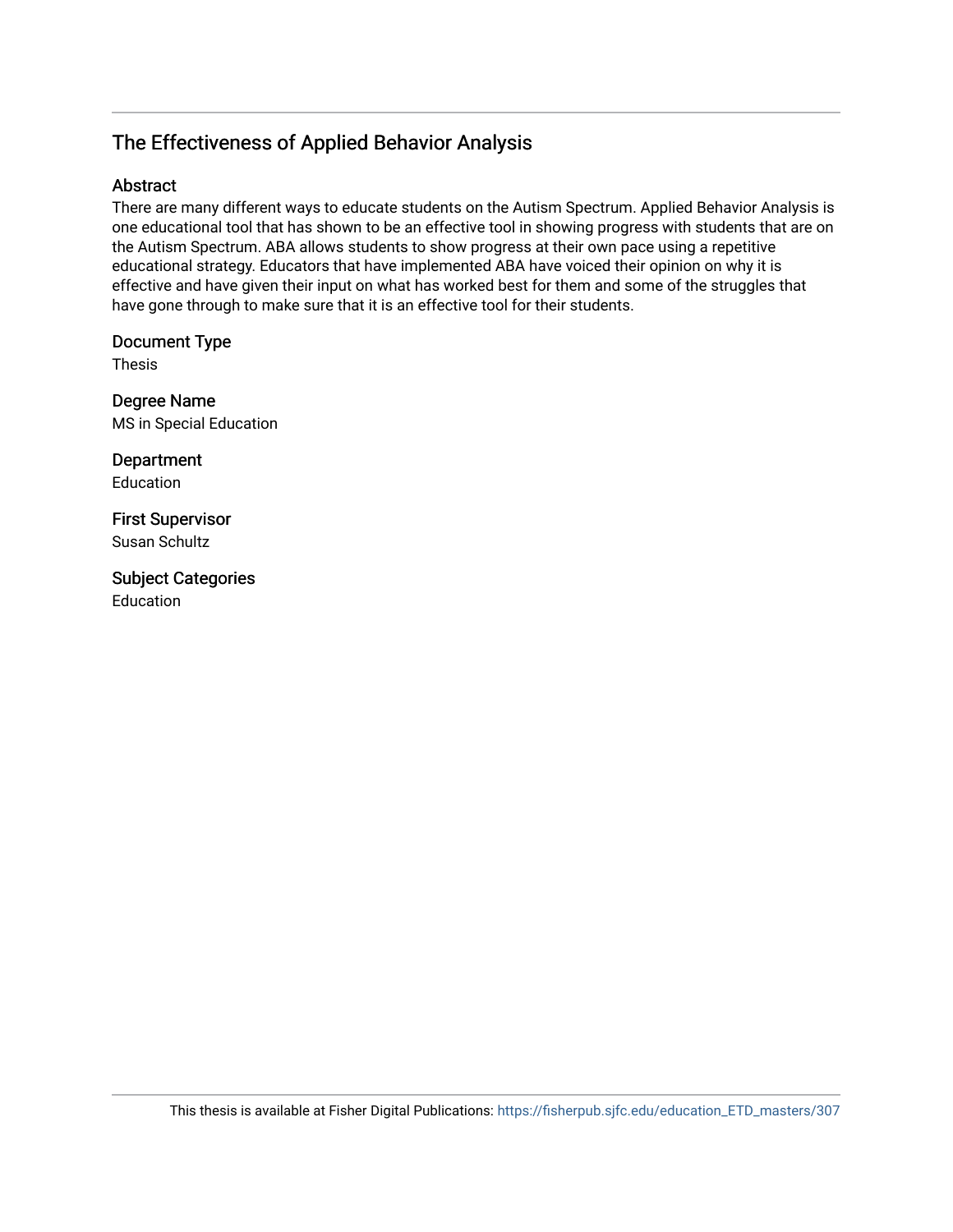The Effectiveness of Applied Behavior Analysis

By:

# Megan Kehoe

## Submitted in partial fulfillment of the requirements for the degree M.S. Special Education

Supervised by

Dr. Susan M. Schultz

School of Education St. John Fisher College

April 2015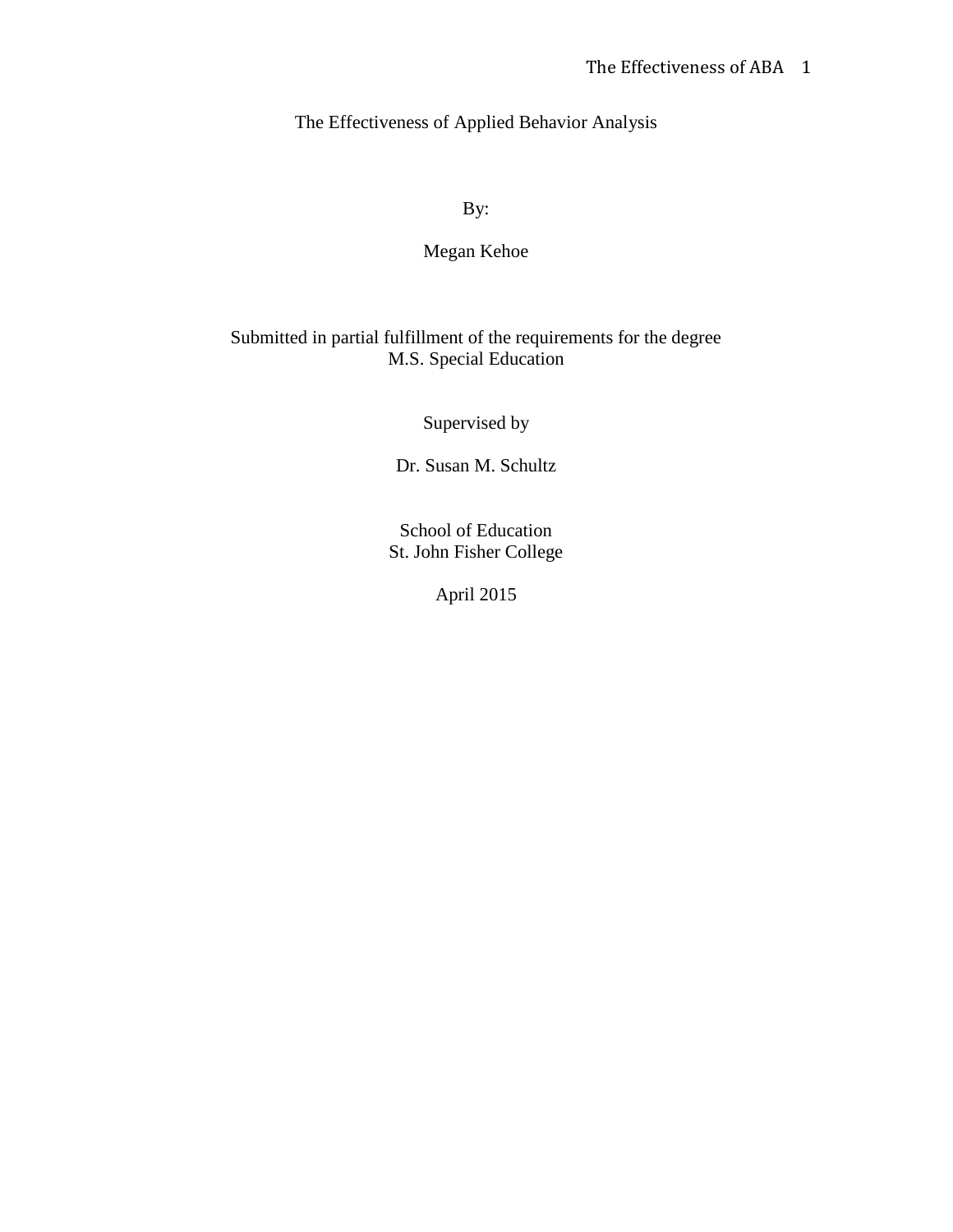### Abstract

There are many different ways to educate students on the Autism Spectrum. Applied Behavior Analysis is one educational tool that has shown to be an effective tool in showing progress with students that are on the Autism Spectrum. ABA allows students to show progress at their own pace using a repetitive educational strategy. Educators that have implemented ABA have voiced their opinion on why it is effective and have given their input on what has worked best for them and some of the struggles that have gone through to make sure that it is an effective tool for their students.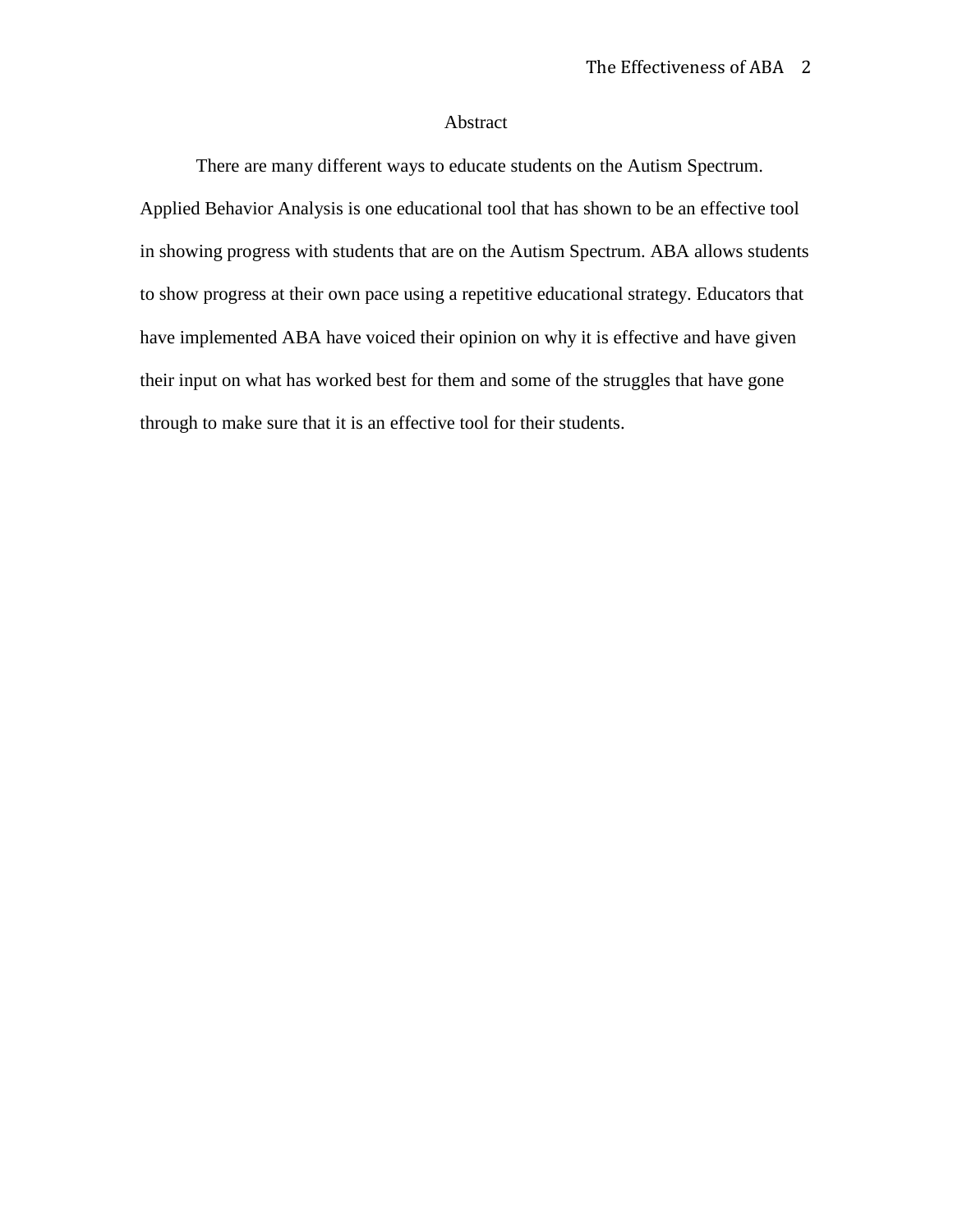#### **Literature Review**

The number of people being diagnosed with Autism is continuously growing. Right now one in sixty eight kids are diagnosed with Autism. In those one in sixty eight children at least forty-two of them are boys (Donaldson, 2014). There are many techniques that are used to help educate and treat children on the Autism Spectrum. One technique that is used in schools, home settings, and clinics is a technique called Applied Behavior Analysis also known as ABA.

Autism is a pervasive developmental disorder characterized by severe impairment in social interaction and communication along with high rates of ritualistic and stereotyped behavior (Hayward, Eikeseth, Gale, Morgan, 2009). Children that are on the Autism Spectrum greatly vary with their symptoms. The severity, presence of intellectual disability, and language deficits. There are also significant changes in behavioral features within individuals over times as well (Donaldson 2014). In addition the pervasive nature of the disorder across all areas of development (communication, social, cognitive, play, motor, adaptive skills) means that multiple disciplines are necessarily involved in effective intervention (Donaldson, 2014).

Typically developing students continually learn from their environment throughout their waking hours through play, modeling, conversation, etc. Children on the Autism Spectrum tend to have little to no skill or inclination to learn this way, which will lead to them to fail to understand communicative efforts made by adults attempting to help them learn (Smith, 2001). Since these children do not learn like typically developing children they are more likely to experience frustration in teaching situations and understand what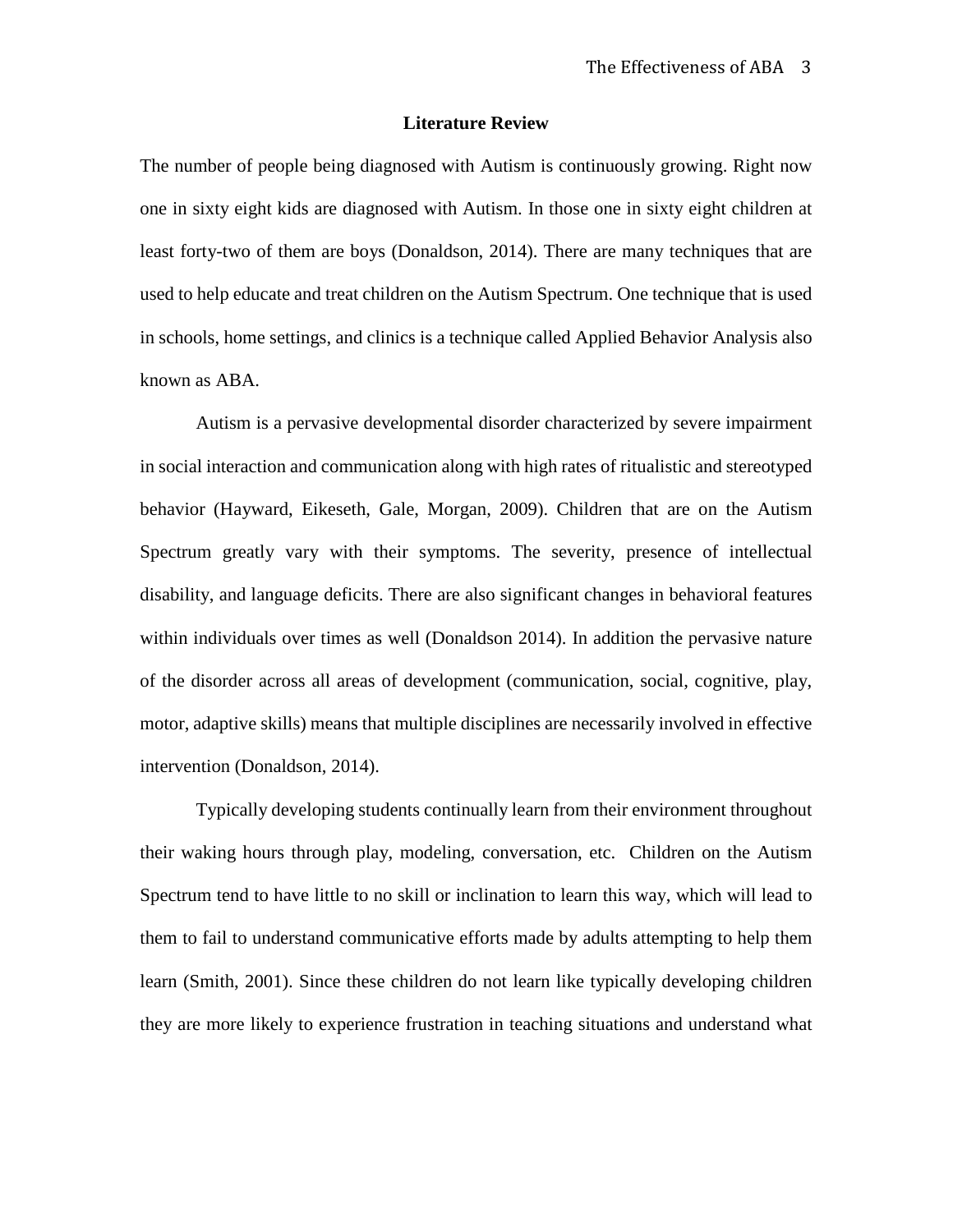they are learning. Their frustration ranges anywhere from tantrums to finding other ways to escape so they do not seek failure again.

Being able to diagnose children on the Autism Spectrum is now being done at a very young age. However, many children that have gotten a diagnosis aren't able to receive services until they are at the age of four or older (Ekikseth et. al 2007). Since getting services for your children when being diagnosed is so important, investigators have conducted hundreds of studies on how to accomplish getting services in a wide range of effective approaches. Smith states out of all of the studies they have found the most effective one is an approach called Applied Behavior Analysis also known as ABA (Smith, 2001).

Applied Behavior Analysis, more commonly known as ABA is a scientific approach for discovering environmental variables that reliably influence socially significant behaviors. ABA interventions are also called the operant model. Learning is the result of consequences that follow a behavior, and these consequences determine the likelihood of a behavior to happen again (Donaldson, 2014). The operant model involves three main parts an antecedent, which is an event of experience that happens before a behavior occurs. Then there is the behavior from the individual and lastly there is the consequence, which is what happened after the behavior occurred. This is also known as the three part contingency which is the ABC's of ABA (Donaldson, 2014). Within the intervention context the antecedent is most often the stimulus presented by the clinician with the intent to elicit the target behavior (Donaldson, 2014).

In 1957, a noted behaviorist B.F. Skinner extended the concept of operant conditioning and rewarding positive behaviors to verbal behaviors. This means that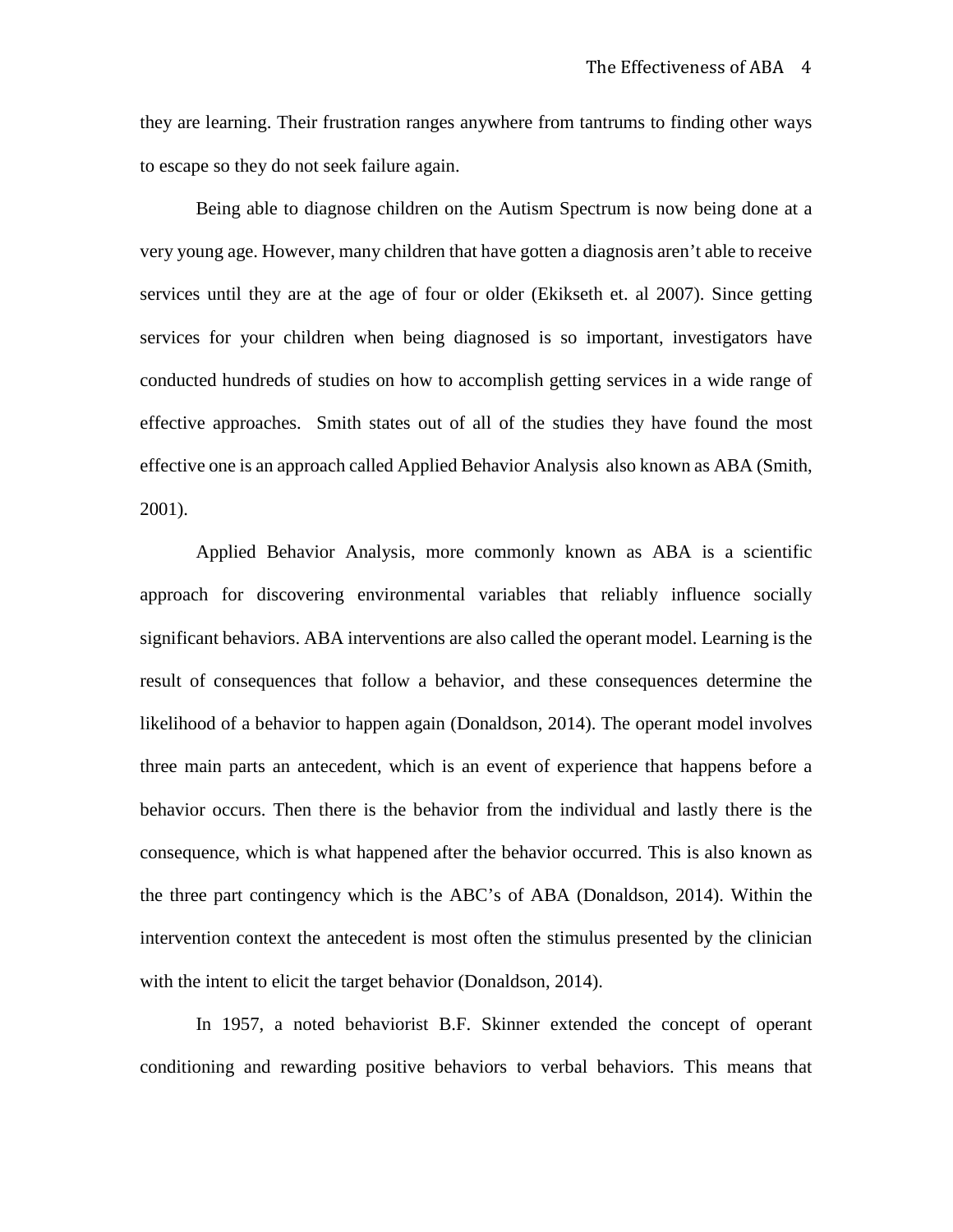behavior is under the control of consequences mediated by other people (Ryan, Hughes, Antonis, Katsiyannis, McDaniel, Sprinkle, 2014). His research made the way other educators look at behavior. His research is what made ABA used in an educational way (Ryan et al 2014). The principles of this theory have been used to create a behavior modification program sharing the same name designed to help children on the autism spectrum (Ryan et el 2014).

ABA based interventions range from highly structured programs that are conducted in a one to one treatment setting to more naturalistic inclusion programs that include typically developing children as models. ABA brings improvements and change in socially relevant behaviors within the context of the individual's social environment (Dillenburger, Keenan, 2009). ABA also is conducted within the scientific framework and focuses on functional relationships and replicable procedures. Because ABA is very data driven, it is able to achieve measurable changes in relevant target behaviors that last across time and environments (Dillenburger et al. 2009).

There are three different types of ABA that professionals use on a daily basis. One type of the approach that is used is most popular and most commonly used is called Discrete Trial Training. Discrete Trial training is a type of teaching style that uses a series of trials to teach each step of a desired behavior or response. Lessons are broken into their simplest parts and positive reinforcement is used to reward correct answers and behaviors. When a child gives an incorrect answer it is most likely ignored (Zaman, 2011). Each discrete trial has at least five parts. The five parts are a cue, prompt, response, consequence, and inter trial interval. Depending on the treatment program in which the child is enrolled in they may receive a few minutes to several hours of discrete trail training per day (Smith, 2001).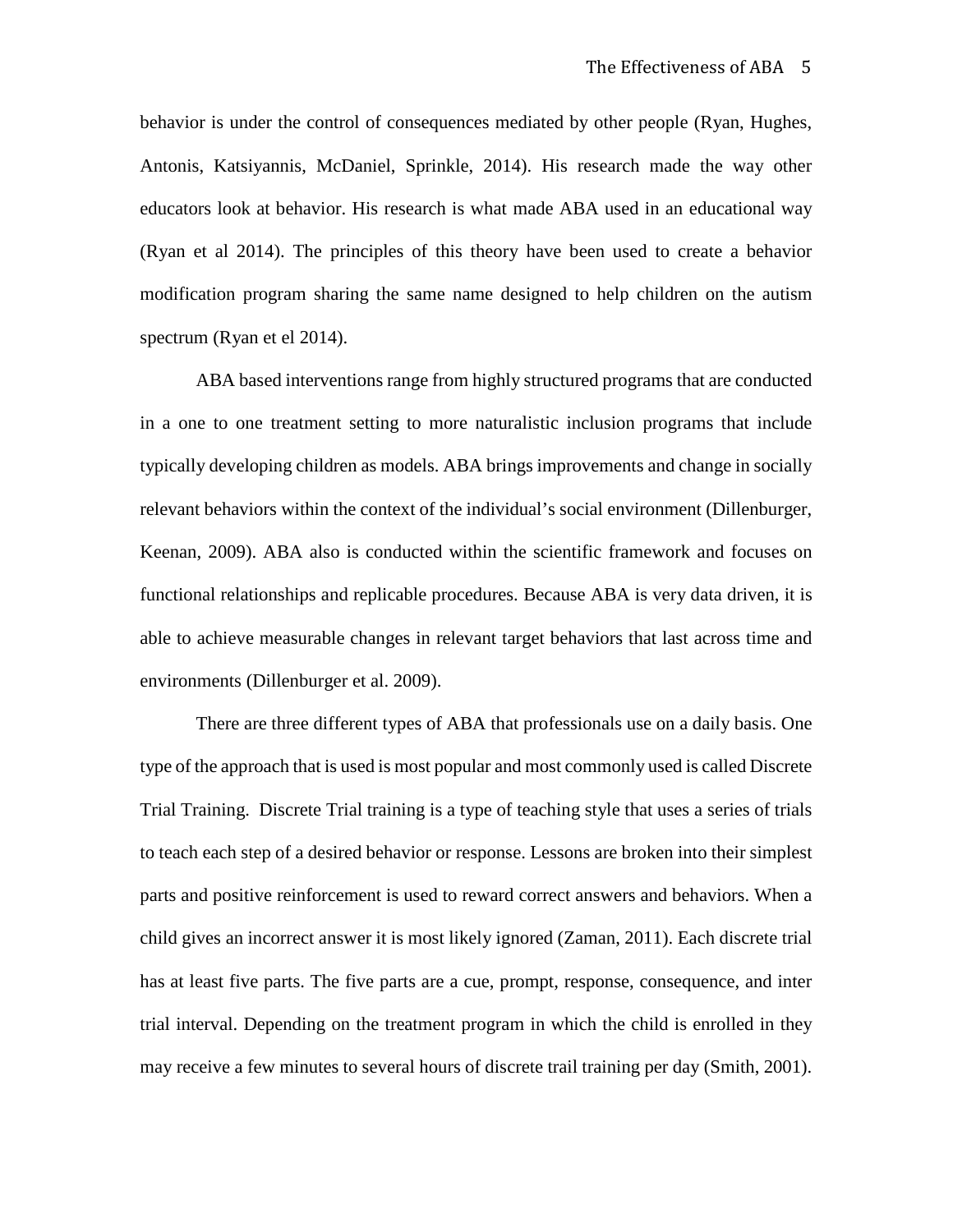Most children that are receiving ABA treatments get at least an hour of treatment a day to be able to see the progress that is being tracked. Since children on the Autism Spectrum vary in ability, some programs that are implemented are longer or shorter. Children that need more therapy usually spend two to five minutes on a trial and then get a one to two minute break in between. They also usually get a fifteen to twenty minute break at the end of every hour (Smith, 2001).

There are three aspects of Discrete Trial Training that may increase children's learning and motivation to learn. The first one is that each discrete trial is short. Children have many learning opportunities. The second advantage to Discrete Trial Training is teachers work one on one with the child, so this allows the teacher to tailor instruction to meet his or her needs. The third reason is it has a very precise format. Discrete Trial Training clarifies the teaching situation for the child. It specifically has a definite starting and stopping point and its components are kept simple (Smith, 2001). Discrete Trial Training is very useful to children on the Autism Spectrum because it allows the teacher to add new forms of behavior to their repertoires and make new discriminations between events (Smith, 2001).

Since ABA is almost always implemented one on one, you can almost always gear the lessons to the children you are working with in many unique ways. Since all children learn in different ways you can teach different skills different ways such as imitation, receptive language, expressive language, conversation, and grammar (Smith, 2002). Most children at a young age learn from modeling or imitation. Imitation in ABA form is defined as giving a response that is identical to a cue. For example, you say to the child "do this" as you are clapping, the child will then have to follow (Smith, 2002). Most children with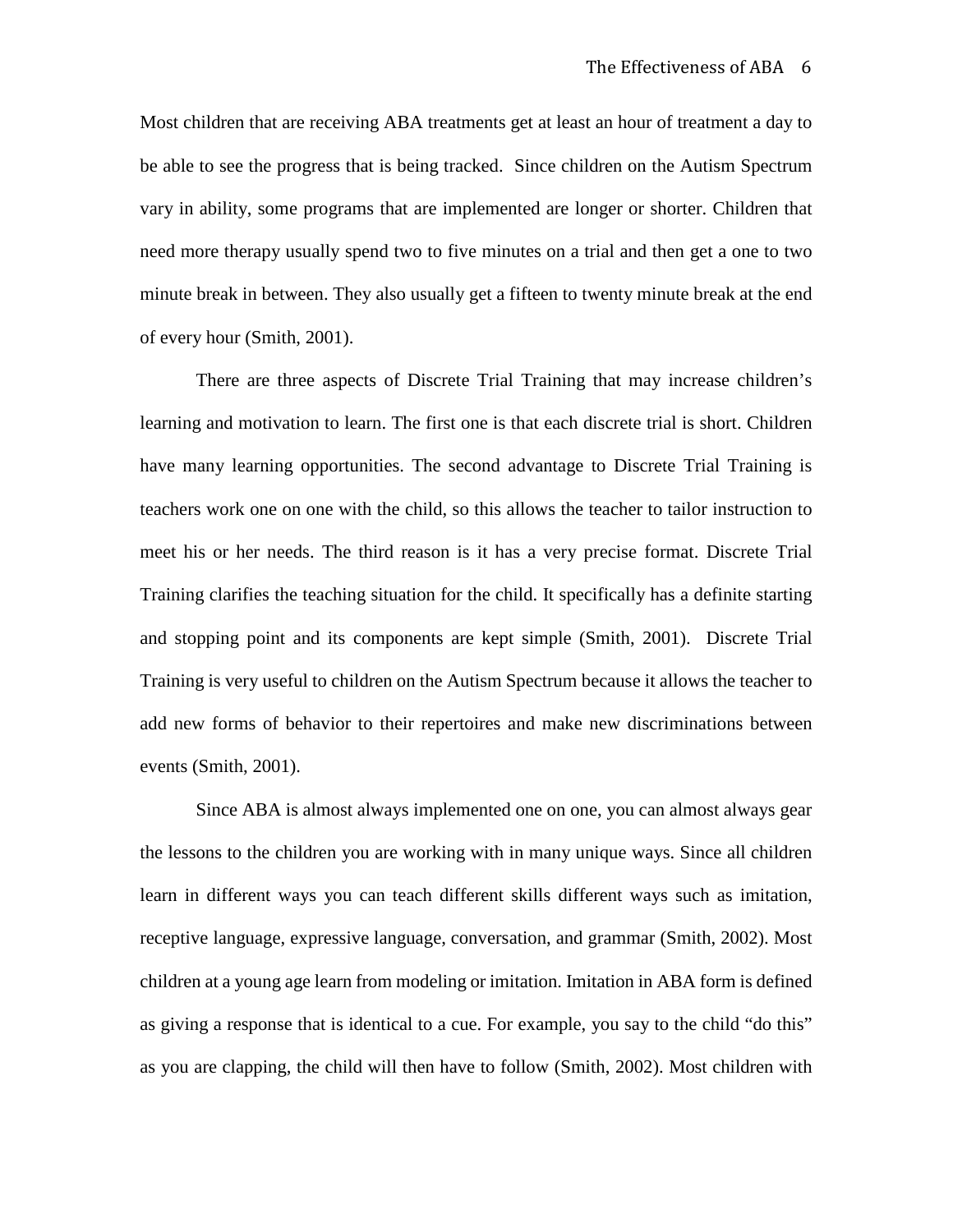Autism struggle with this aspect. ABA allows this child to learn imitation through intensive therapy. ABA has also been the only teaching method that has been clearly shown to enable children with Autism to imitate actions such as clapping, playing activities such as rolling a car, or even imitating speech sounds (Smith, 2002).

Another skill that ABA uses to help teach is a program called Receptive Language. Receptive Language involves performing an action in response to a verbal cue. For example, picking up a doll when a teacher says "doll" or picking up a car with the teacher says "car." Almost every child with autism lacks receptive language or is delayed in their development of receptive language. Along with receptive language there is expressive language, which is another, tool, used in ABA to teach (Smith, 2002). Expressive language consists of giving a verbal response to a visual cue. For example, when a teacher holds up an object the child would respond with the correct object. Since most children with autism do not have the ability to talk, expressive language is a very important lesson to try and teach children with autism (Smith, 2002). These are all forms of Discrete Trial Teaching.

Another popular teaching technique in ABA is called Pivotal Response Training. Pivotal response training is a variety of naturalistic behavioral interventions grounded in the principles of ABA. Specific elements of pivotal response training include gaining the child's attention, presenting clear and appropriate instructions, interspersing easier tasks with more difficult tasks, sharing control, requiring the child to respond to multiple aspects of the learning environment, providing contingent consequences, ensuring a direct relationship between the child's response and the reinforcer, and reinforcing attempts at correct responding. To teach pivotal response training you teach it in context of something. For example, if you are teaching a child the word cat you may play with a set of cat animals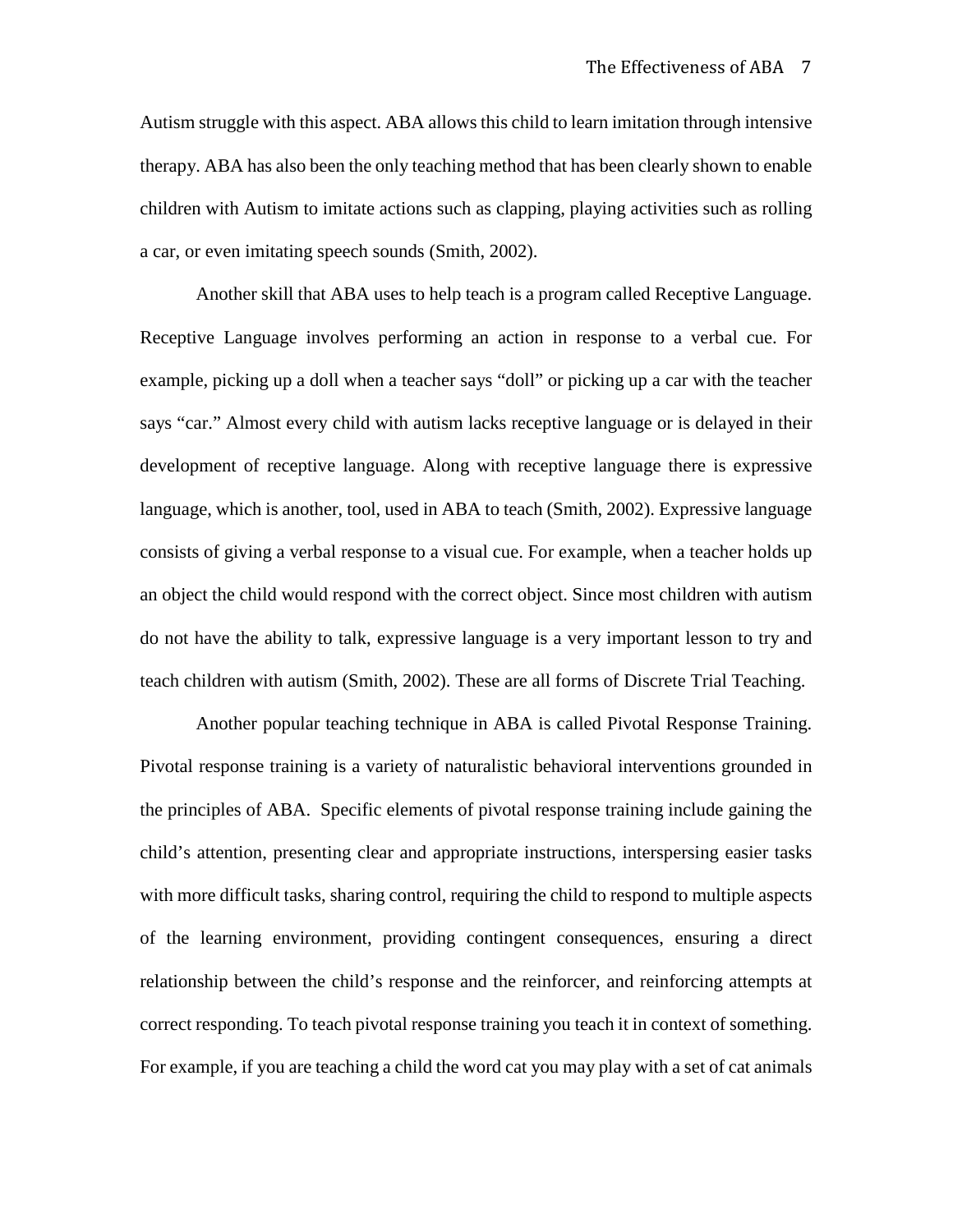while teaching the word at the same time (Donaldson, 2014). You are bringing the word into the natural environment. Just like Discrete Trial Training after a correct response from the child, they would get a positive reinforcer such as food, or a preferred activity or toy (Donaldson 2014).

There has been a lot of research completed by many people to find out what is the best educational tool to teach children on the Autism Spectrum. Even though there are a lot of other successful resources to teach children with Autism, ABA has the bestdocumented outcome data supporting this approach compared to other methods (Rosenwasser, Axelrod, 2002). Since ABA emphasizes the teaching of children with disabilities in different environments, you are able to see the data more clearly how effective ABA is ( Resenwasser et el. 2002) .

There are a lot of case studies that have been done to show the statistics of how effective ABA is in the Autism field. A lot of the case studies that have been done have been conducted between two different children using two different techniques. There is one case study that has been done between twin boys. One of the twin boys did extensive ABA therapy while the other twin did another autism technique called DIR. DIR is geared towards play and social interaction (Hilton, Seal 2007). The boys were two years old and both exhibited severe speech-language delays and were diagnosed with autism. Both of the boys were assigned a speech language pathologist and underwent supervision for two hours a day for 18 sessions. The first session and the last session were devoted to testing to get a baseline data. Once the testing was completed the twins began their intervention programs.

During the ABA session the activities were presented as a discrete trial. This consisted of one simple step while signing a noun. For example, the therapists would say,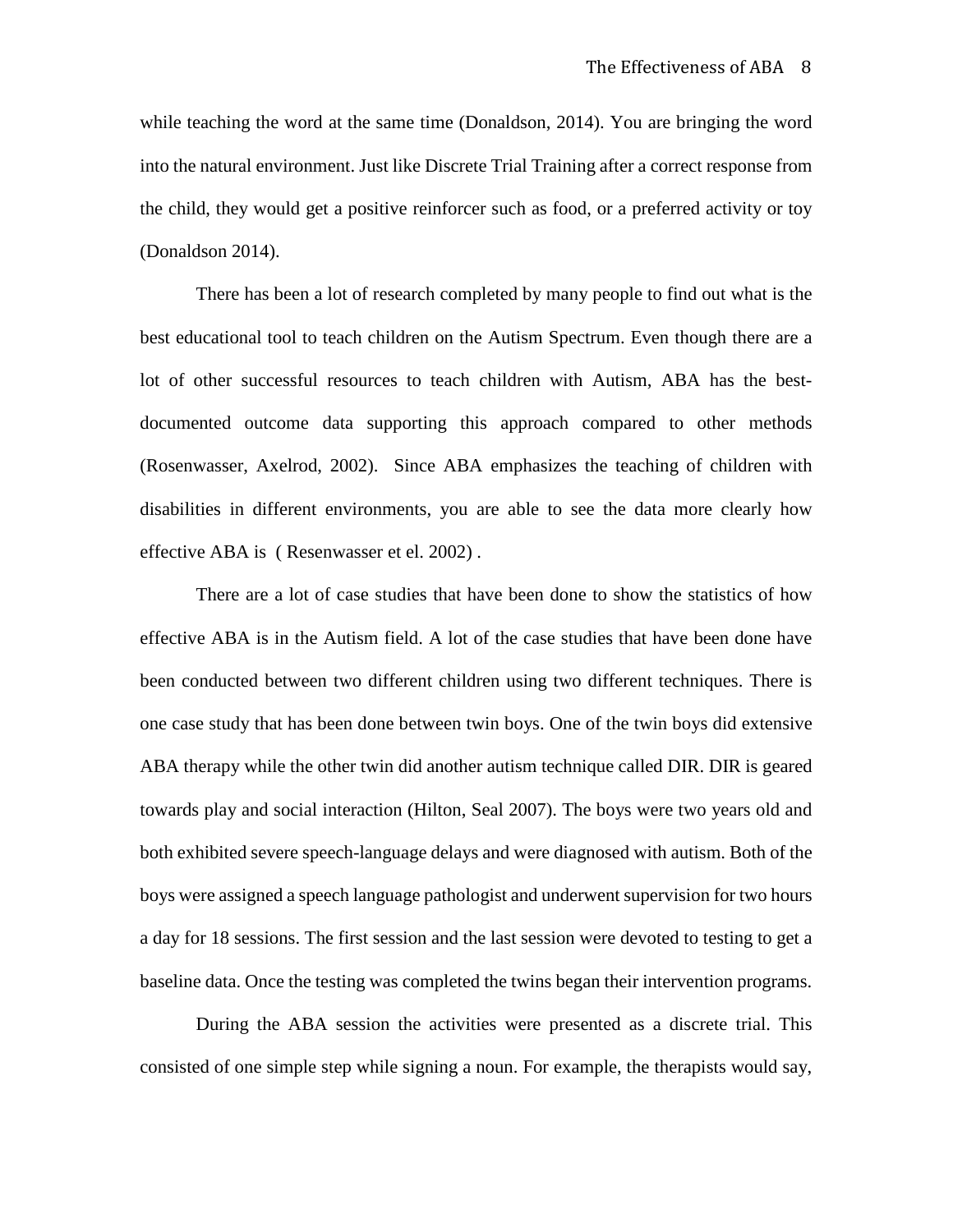"point to cow" while signing the noun cow (Hilton, 2007). During each session primary reinforcers were offered and then later replaced with a token reinforcement schedule that included preferred activities such as blowing bubbles or playing with toys (Hilton et. el 2007).

During the DIR sessions the material was presented the same but the child was allowed to choose activities. For example, if the child chooses to play with the cow the therapist will say "Lets play with the cow!" while signing the word cow (Hilton et. el 2007). With this type of intervention rewards include high fives, clapping, and praise. Each activity includes 15-20 circles of communication (Hilton et el. 2007).

After the weeks of therapy were done results showed that the child that received ABA went from a standard score of 7 to 8, and the child that received DIR dropped from a score of 12 to 10. The twin that received ABA showed three areas of improvement. He improved in gestural and vocal communicative means and social affect signaling (Hilton et. el 2007). The twin that received DIR only showed improvement in one area that was symbolic behaviors. Overall, the twin that participated in ABA therapy showed a higher increase in behaviors and educational purposes than the twin that received DIR interventions.

There are many other case studies that show that starting intervention at a younger age will help the recovery rate of children with autism. There was a case study completed with a boy who was 28 months and at a high risk of having autism. The child started ABA therapy for two hours a week and then transitioned into four hours a week (Aslan 2011). After therapy was conducted it showed that the child showed improvement in targeted skills he needed more help with. He showed improvement in non verbal expression skills.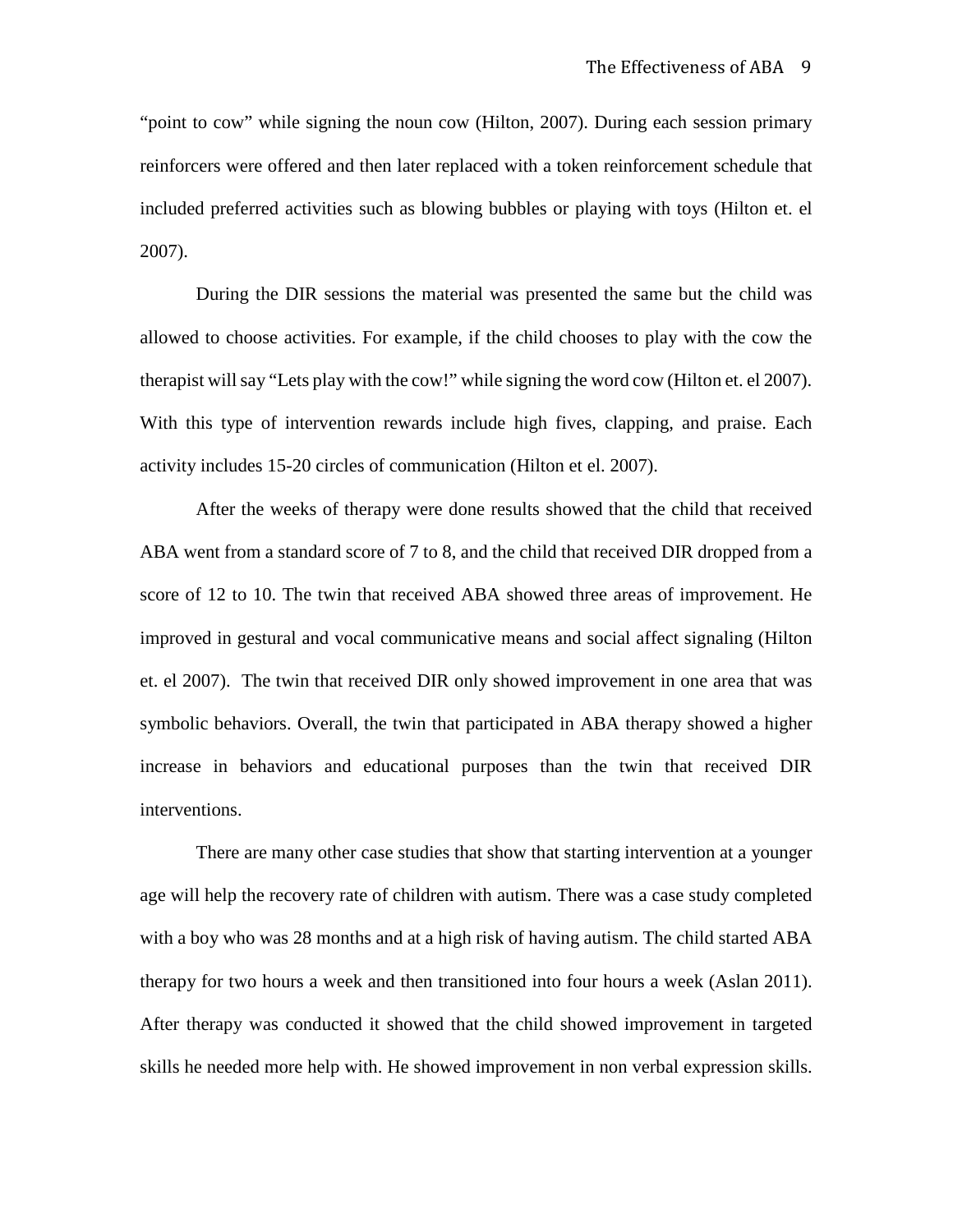When the child continued with the therapy his IEP showed that he was showing positive amounts of improvement (Aslan 2011). By the end of the year of his therapy his scores in matching, imitation, receptive language, and expressive language went up tremendously. The child was scoring a 100 percent in all areas by the end (Aslan 2011).

Another study that shows that ABA is effective at a young age is a study that was conducted by children around the age of 4 and then once the study was finished the children were around the age of 7. The study was conducted over 3 years to make sure that the results were accurate and consistent. The study took place in public elementary schools for typically developing children (Eikeseth et el 2014). Each child that was participating in this study received a minimum of two therapists. During the time of the treatments, the child worked alone with the therapist in a private room. Once the first year was up the therapists were asked to report the number of hours a week that the child was receiving ABA therapy and also had to report the treatment goals they had for each child (Eikeseth et el, 2014). Results showed that after getting ABA treatments social behaviors and aggressive behaviors decreased. It also showed that the children's IQ score went up 34 points. Since these children started at a younger age and were able to continue with extensive ABA therapy, it allowed them to improve on all skills, including adaptive, social, maladaptive, and behavioral skills. The study also shows that children who range from 4- 7 and have autism may benefit considerably from intensive ABA therapy (Eikeseth et al 2014).

There are many people that are skeptical of ABA and are not sure if it is effective for their kids. Fifteen families volunteered to participate in a study where their children were involved in ABA therapy (Mcphilemy, Dillenburger, 2013). Half of the families used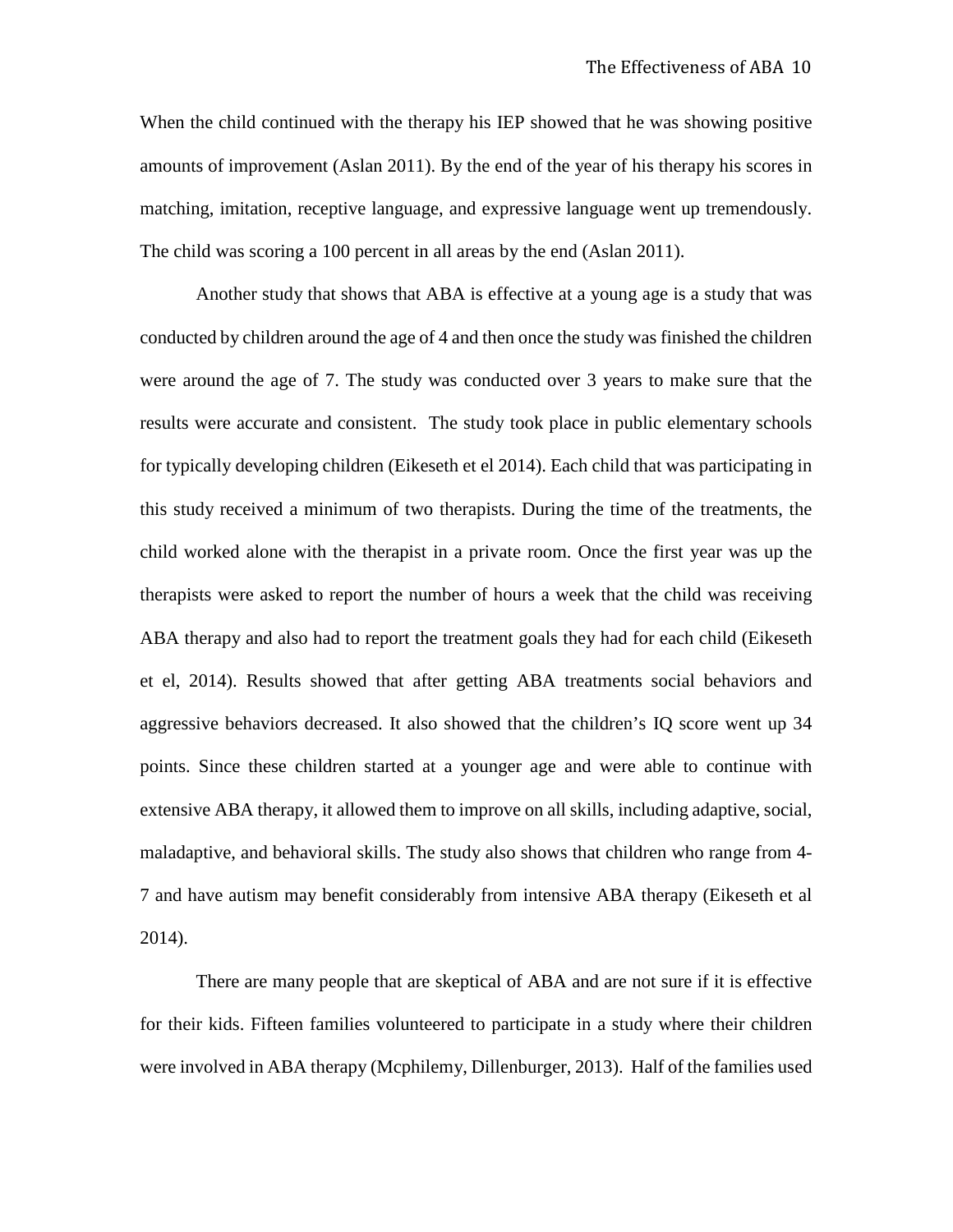one agency while the other families used another agency. All of the families were given a questionnaire, which they had to provide information about themselves, what they were expecting to get out of ABA and why they decided to go the ABA route.

Once intervention had started all of the parents stated that ABA interventions had a positive impact on their child. They all emphasized that it reduced frustration and problem behaviors due to improved communication between the parents and the child (Mcphilemy, 2013). For example, one parent stated that since starting ABA services their son has improved eye contact and is now able to communicate through picture exchange communication systems. Another parent stated that their son could now ask questions where before they started intervention he was non-verbal (Mcphilemy et el 2014).

Communication is not the only area that improved. Parents stated that they are now seeing changes in behaviors as well. One parent said that their child has a longer attention span where another parent said their child is now more aware of consequences of their actions. Other parents stated that their children are becoming more independent. They are saying that their children can now ride a bike, or went from special education to mainstream after receiving ABA services. Other are stating simple goals geared to independence such as being able to cope with daily life skills and being able to interact with siblings.

Most importantly families are now seeing improvement with their family life after receiving ABA services. One parent stated "we can now do things outside the home such as going to shopping centers, restaurants, or on vacation, whereas before uncontrollable behaviors made these outings very stressful" (Mcphilemy, 2013). Overall, stress levels have been lowered and their families reported a better quality of life. Families also stated that ABA services have brought their family closer together. Families also have a different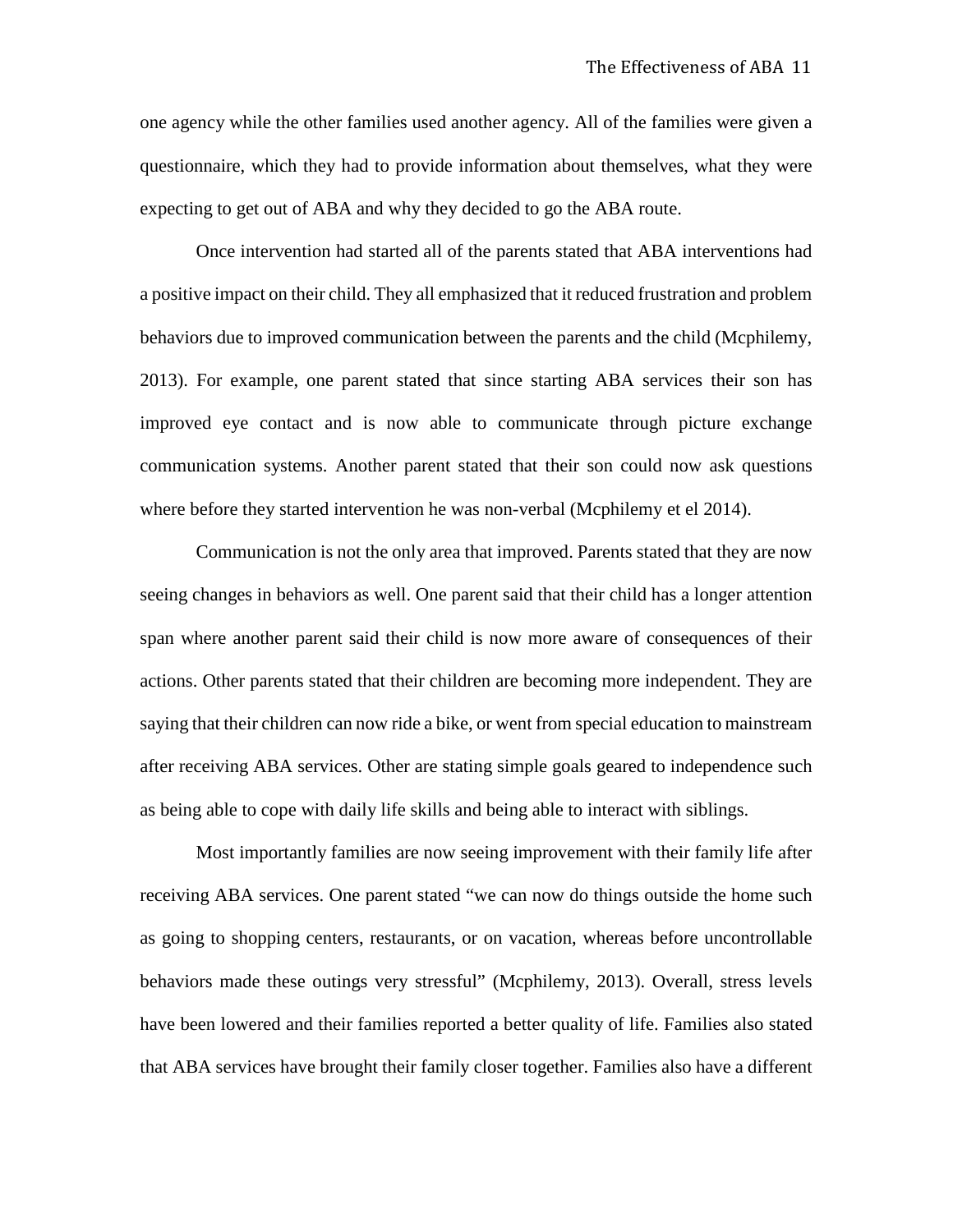perspective on autism after receiving services. They learned that behaviors they thought that couldn't be change can be changed and good behaviors are able to get strengthened.

The parents that were involved in the study considered ABA based interventions as very effective or effective. They said that their child has improved in fine motor skills and gross motor skills. One family also said that since finishing ABA services their child has a increase in social skills (McPhilemy, 2013). Overall, parents stated that ABA therapy had a significant positive impact on not only the lives of the child but also the family as a whole. They are now able to communicate and deal with challenging behaviors more efficiently (McPhilemy, 2013).

In order to promote success in ABA programs there needs to be consistent, intense, and sometimes constant feedback and correction of a child's behavior. This requires intense one on one instruction at the beginning of the intervention, which also means that parent participation, is crucial. As new behaviors replace old behaviors it will become more automatic for the child (Ryan et el 2014). According to studies done by Lovaas nearly half of the children in the ABA program achieved higher functioning in comparison to only 2% of the control group not receiving treatment. Children that received ABA services had an increased level of cognitive skills, language skills, adaptive skills, and even compliance skills. Some children who received ABA therapy were eventually able to attend classes with their non-disabled peers (Ryan et el 2014). This suggests that ABA interventions implemented early on in a child's life can result in long-term positive goals (Ryan et el 2014).

Researchers demonstrated that early and intensive language focused behavioral education led to a profound difference in IQ and degree with children that are just being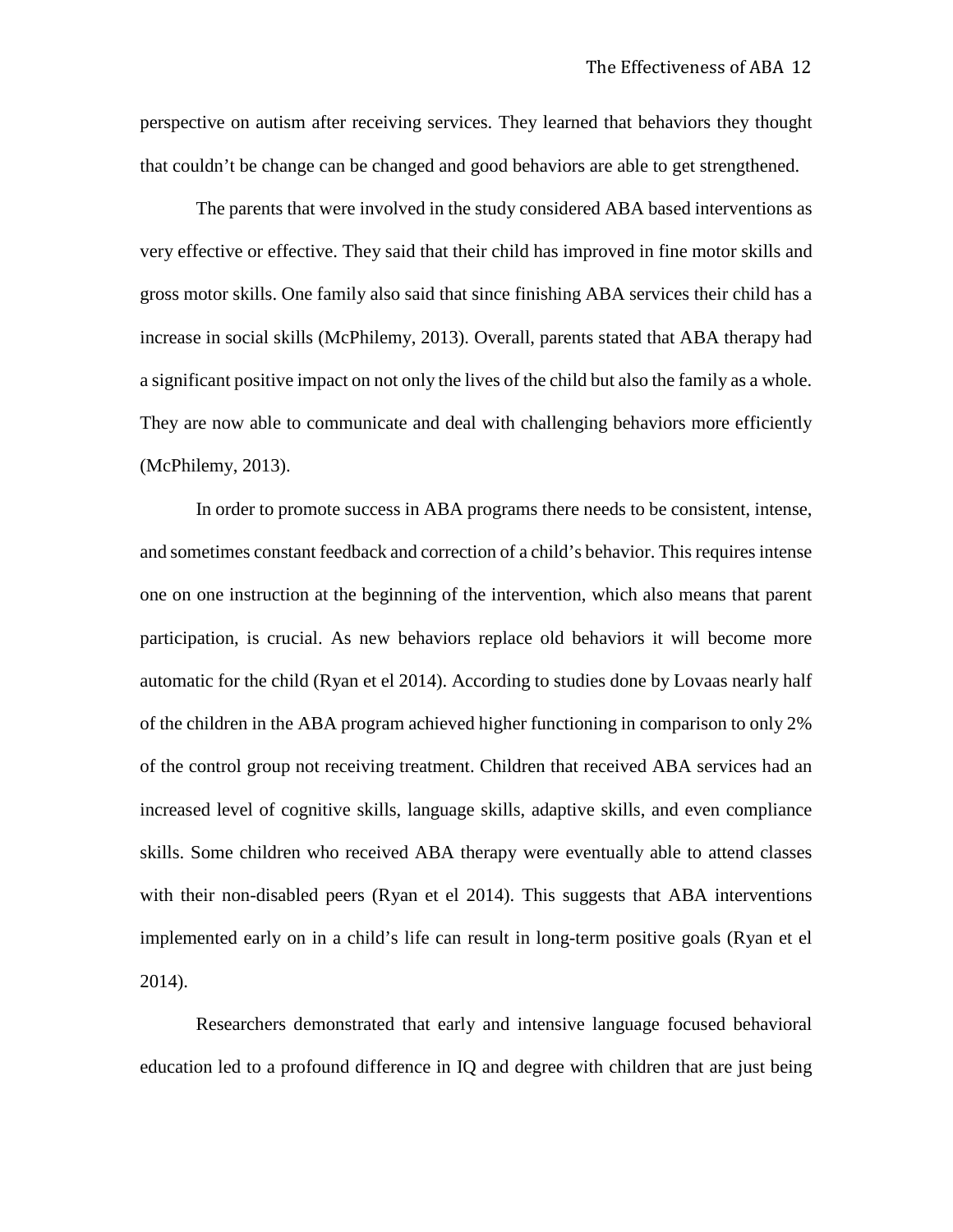mainstreamed into educational settings (Rosenwasser et el 2002). ABA has the bestdocumented outcome data supporting their approach as compared to other research methods. ABA emphasizes the placement and teaching of children with disabilities in integrated environments. The field of ABA has begun to systematize training and certification of people giving out therapy. In order to implement ABA you need to go through extensive training and are now required to get a board certification in order to supervise cases.

Since ABA is a scientific tool to teach specific skills and then reinforce them, it can be used in many different settings. ABA is an individual approach that focuses on increasing and teaching appropriate behaviors or responses while decreasing the inappropriate behaviors (Smith, 2010). ABA also creates an environment of growth and learning that can be applied to all areas of teaching. Behaviors are modified by consequences that follow it and is strengthened and maintained by reinforcement. This can be done at home but as well as in a school setting. For example, if you do a chore at home you get allowance but if you raise your in class you get attention by the teacher (Smith, 2011). Since there are so many people involved in a child's daily life it is important to strive to use behavioral teaching to bring out the best in each child. Behavioral teaching follows a curriculum that is designed to meet the individual's needs. In environments that are successful, each skill is broken down into the smallest part and introduced one at a time. Then slowly the next sub skill will be introduced (Smith, 2011).

In order to have effective ABA teaching strategies in the classroom you should follow a set of recommended strategies. They include minimizing self stimulatory behaviors and gain attention, use routines but do not allow obsession, use visual schedules,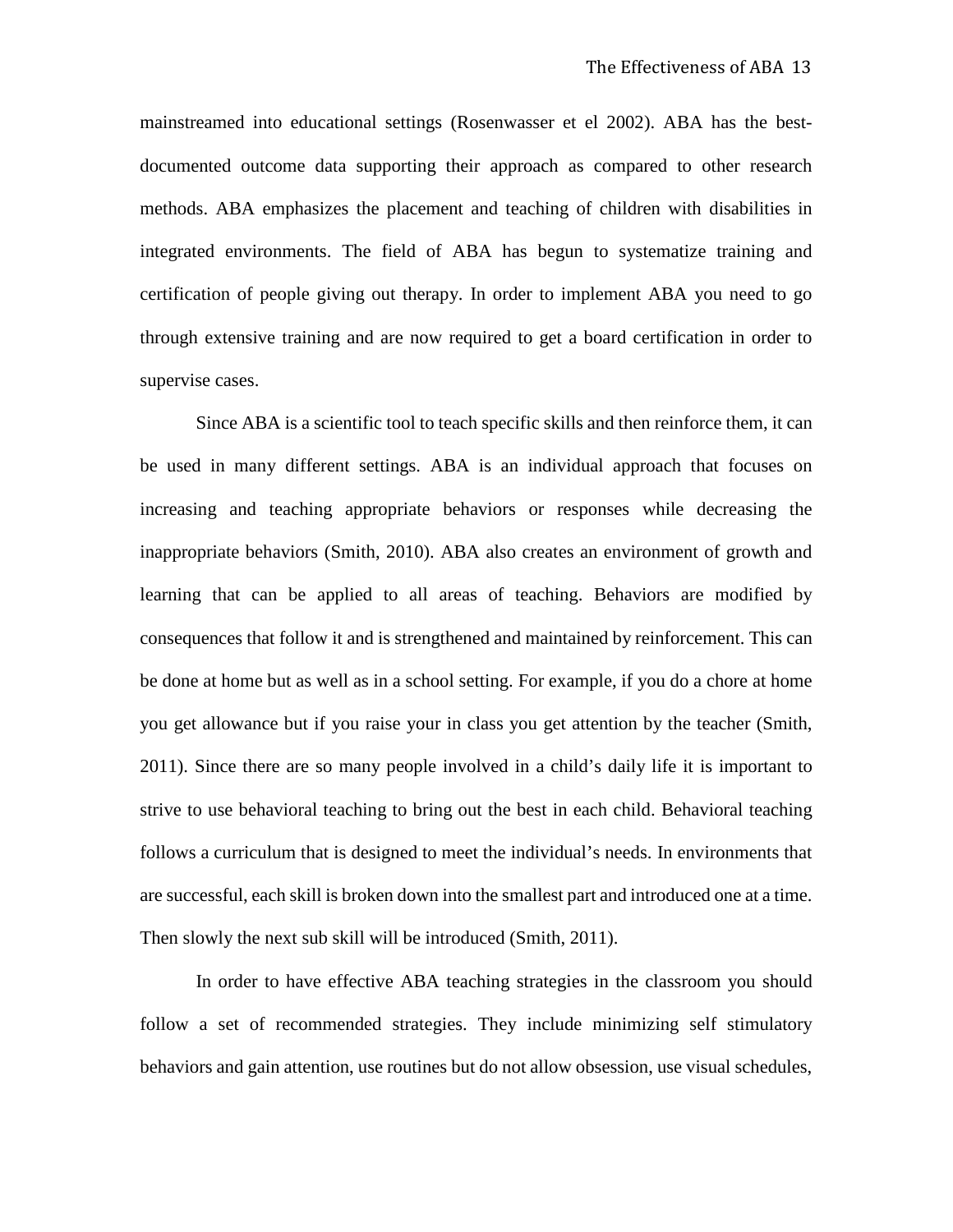use lots of visual supports, use repetition, use warnings and countdowns, minimize overuse of language during instruction, use many prompts, get a response, and lastly use effective reinforcers. Some examples of reinforcers used in the classroom are stickers, bubbles, snacks, and use of technology (Smith, 2011).

A lot of the time ABA is used outside of the classroom in a one on one setting in a private room in a house or in a center based program. This is not to say that this is the only place that ABA can be implemented. ABA is an effective strategy that can be used in the classroom as well for a teaching tool. The most commonly used ABA instructions used in a classroom are direct instruction, positive behavioral support, curriculum based measurement, and curriculum matching (Bloh, Axelrod 2008). Recent federal legislation now requires that schools use behavioral methods. Some of the guidelines that need to be completed in school before implementing ABA services are making sure that the child has an FBA, and making sure that there is behavioral support and rules in the classroom.

Most recently there has been a new DSM-V to come out and help the process of diagnosing children with autism. It recommends that children that are diagnosed with autism start treatment as soon as possible. The treatment should consist of an intensive instructional program that last year round and last for about 25 hours a week Since ABA is implemented in some schools it is important to plan teaching opportunities for brief periods of time with either a small group of individualizing it one to one (Borden, 2011). It is also important to make sure that there is a low student to teacher ratio in the classroom. There should be no more then two children per adult (Borden, 2011).

Since ABA is mostly done at homes and not in schools it is important to make sure you are individualizing the programs to the child while implementing ABA at school. The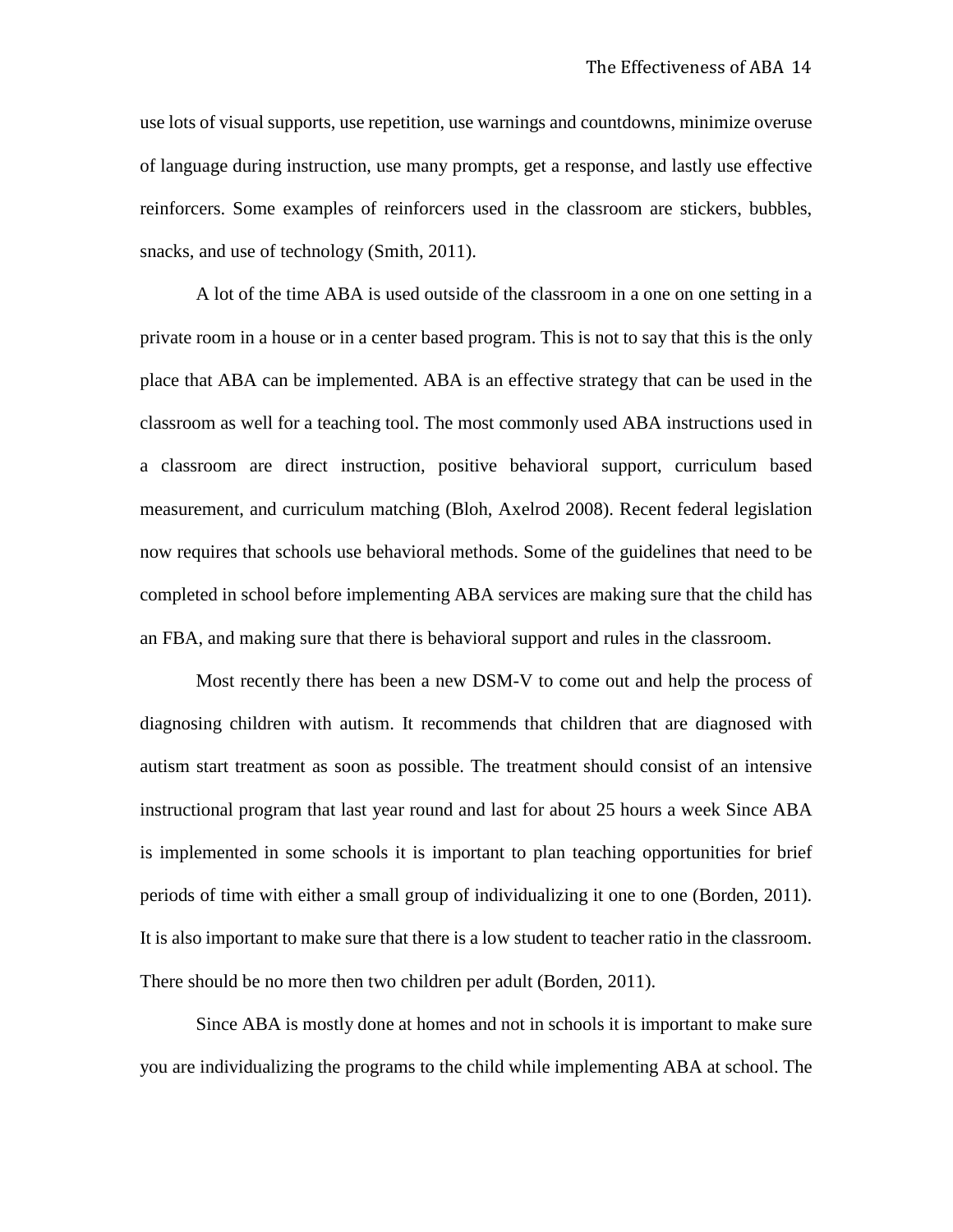programs would be made by observations done by family and teachers, which would measure the child's behaviors. It will also include age appropriate educational tools based on their age and culture (Borden, 2011). Doing ABA at home is a little easier since there is a lot of data that is taken. The data is put into a book and reviewed by supervisors while at home.

At school it may be a little more challenging because you do not only have one child to take data on, you may have to take data on three or four children with different programs. Since it is more difficult to do ABA treatment in schools there has been an instructional curriculum for ABA programs. In those programs it has a good number of organized materials. But it is to be noted that ABA is not a one size fits all program. You need to make sure the curriculum you follow in your classroom is one that is suited for all kids not just the one child you are focusing on at the time (Borden, 2011). Since curriculum development is an individualized process for ABA it will vary on each child depending on what the family wants to focus on as well. It is also noted that since ABA is mostly data driven that if you are not seeing improvements in the child's work you need to think about changing the child's curriculum (Borden, 2011).

Even though there are studies to show that ABA is truly effective it is also important to understand some of the struggles and disadvantages families may see when first starting ABA services. Many service providers that use ABA are subjected to DTT, Discrete Trial Training. If discrete trial training is implemented correctly, it is one of the most powerful tools out there to help teaching children on the autism spectrum (Steege, Mace, Perry, Longenecker, 2007). Discrete trial training is very effective in teaching situations like color recognition, verbal requests, or social situations. It is non-effective when teaching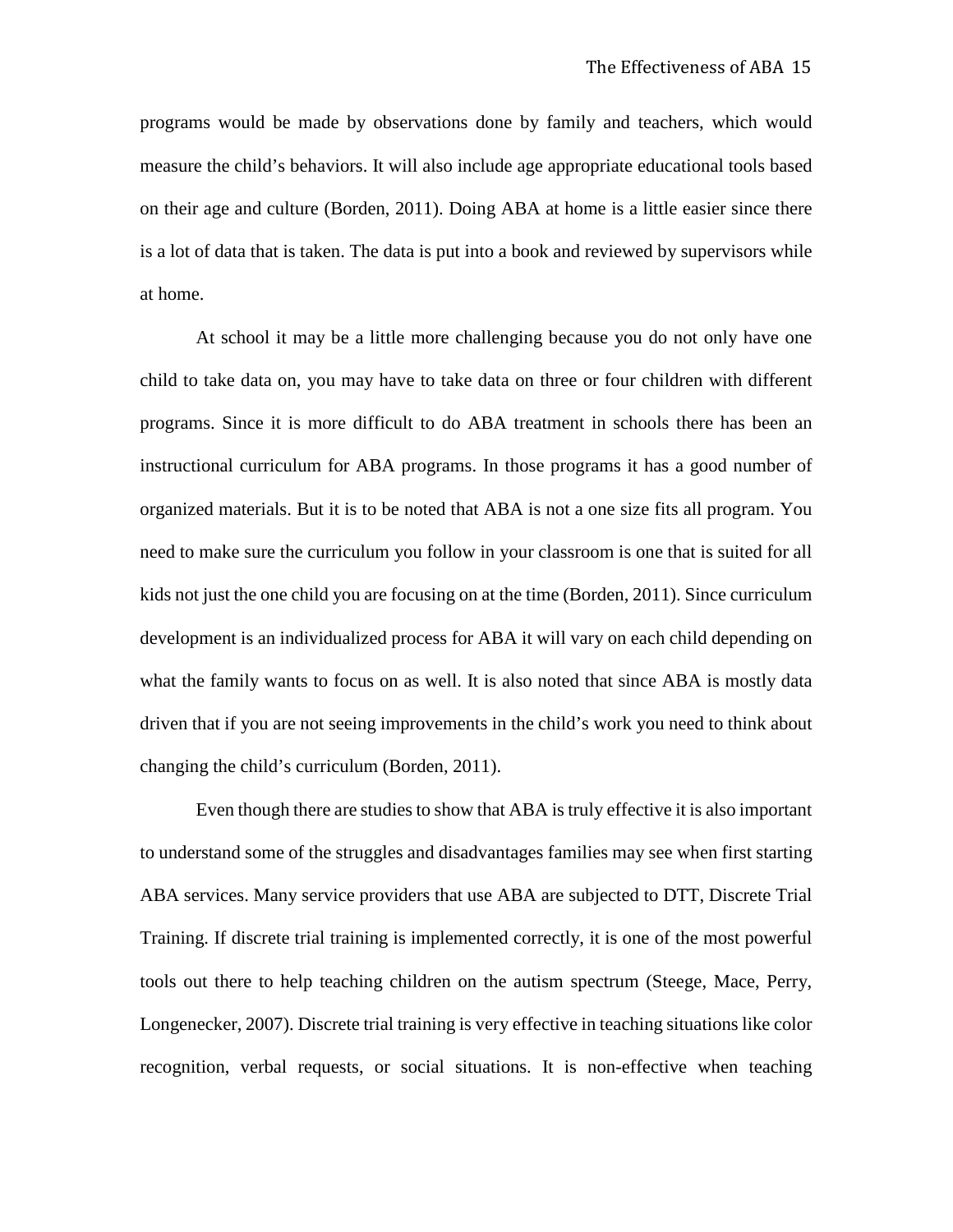sequential behaviors. Some examples of those behaviors are making your bed, brushing your teeth, doing laundry, etc. (Steege et el 2007).

There are more advantages to ABA then there are disadvantages. These advantages include, allowing for numerous training trials, easy access for more than one staff member to use, good way to develop specific language skills, ease of use in classroom settings, all of the instructional stimuli and detailed curriculum is provided to the staff. It also allows students to know the targeted response and they are easily identified. Another big advantage to ABA is that data collection is relatively straightforward. It is easy to read and you are able to know when the child is mastering a target or is not able to grasp the idea of the target. You are able to see the progressive steps in the curriculum clearly and detailed. Going along with reading the data, you are able to see the progress of the lack of progress that is being measured (Steege et el 2007). It may also help ready to learn behaviors. For example, attending to the teacher, expectation of reinforcement for a correct response, the ability to make discriminations, and learning to sit (Steege et el 2007).

Even though there have been many studies done to prove that ABA is effective there are still some disadvantages to everything. Some of the disadvantages in discrete trial training are it requires additional procedures to promote generalization (Steege et el 2007). Children on the autism spectrum have a hard time with change. Therefore, if they learn something in one setting they have a hard time generalizing it to another environment. For example, if a child learns a positive behavior at school he might have a hard time generalizing that behavior into his family life.

Other disadvantages to discrete trial training include, prompts to respond often not present in the natural setting, and it is also primarily a teacher directed activity. There is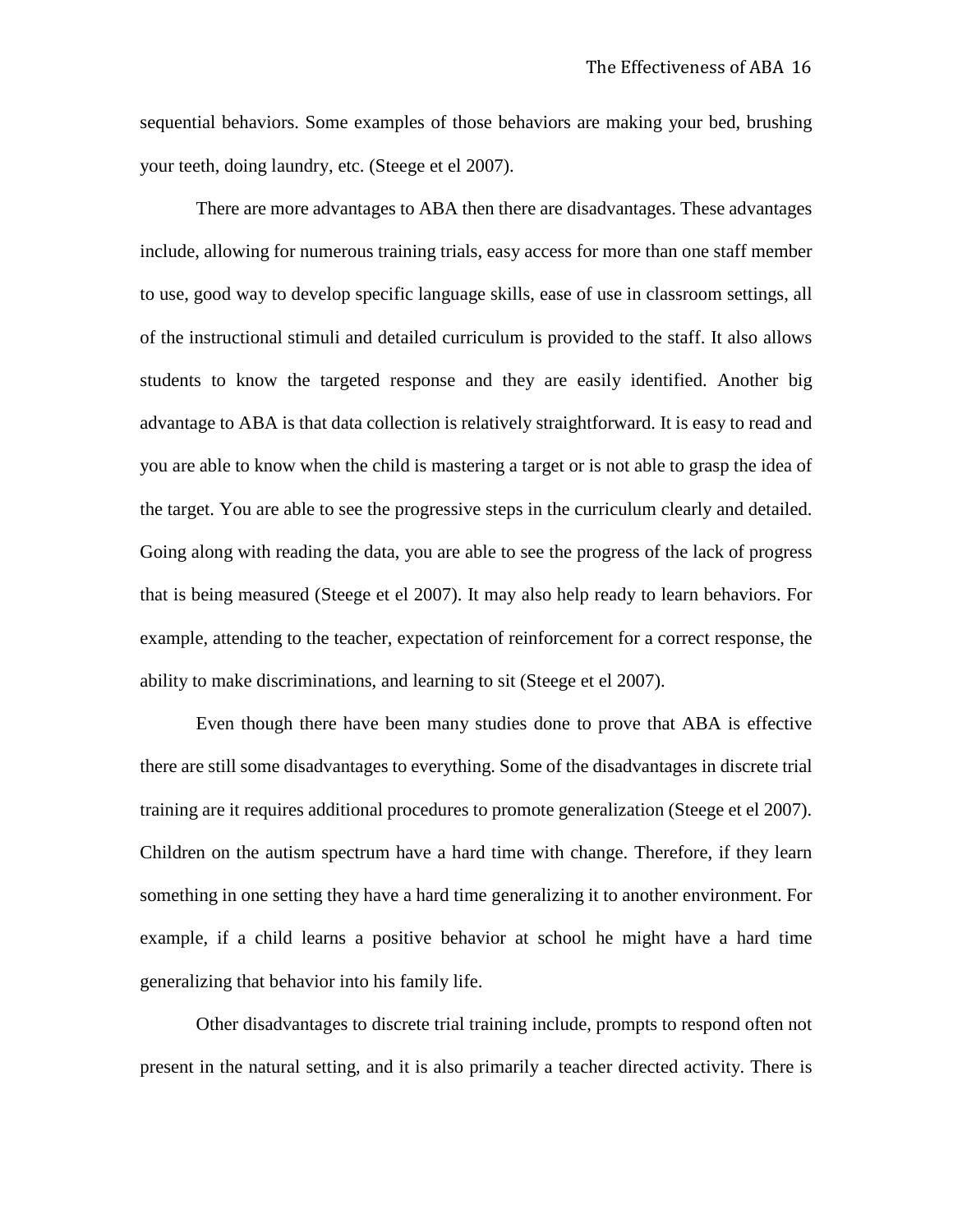also immediate and powerful reinforecers that are not always available outside of the classroom or training session (Steege et el, 2007). For example, during a session you might get to play with your train once you have done a positive behavior but at home you might not get that same reinforecer. Also the drill nature of the training may generate rote responding. For example, if you ask a student to name five animals they will most likely name those five animals every time sine they got a reinforecer at the end of the trial. Another disadvantage is that the nonfunctional nature of the training may generate some escape and avoidance behaviors (Steege et el 2007). For example, if the child sees that he is going to have to learn body parts and he doesn't like that program he may find behaviors to get out of doing the task that is presented to him. Even though there are some disadvantages to ABA services, there are more advantages that lead to positive outcomes of the child (Steege et al. 2007).

Over the past couple of years the diagnosis of autism is becoming more and more prevelant each day. Since this is occurring it is important to make sure that we have services that help treat the child at hand. ABA is one of those services that are guided to help the recovery rate of children diagnosed with autism. Since ABA is very intense and follows a strict procedure, research has shown numerous times the improvement it can make on not only the child's life but also the families life as well.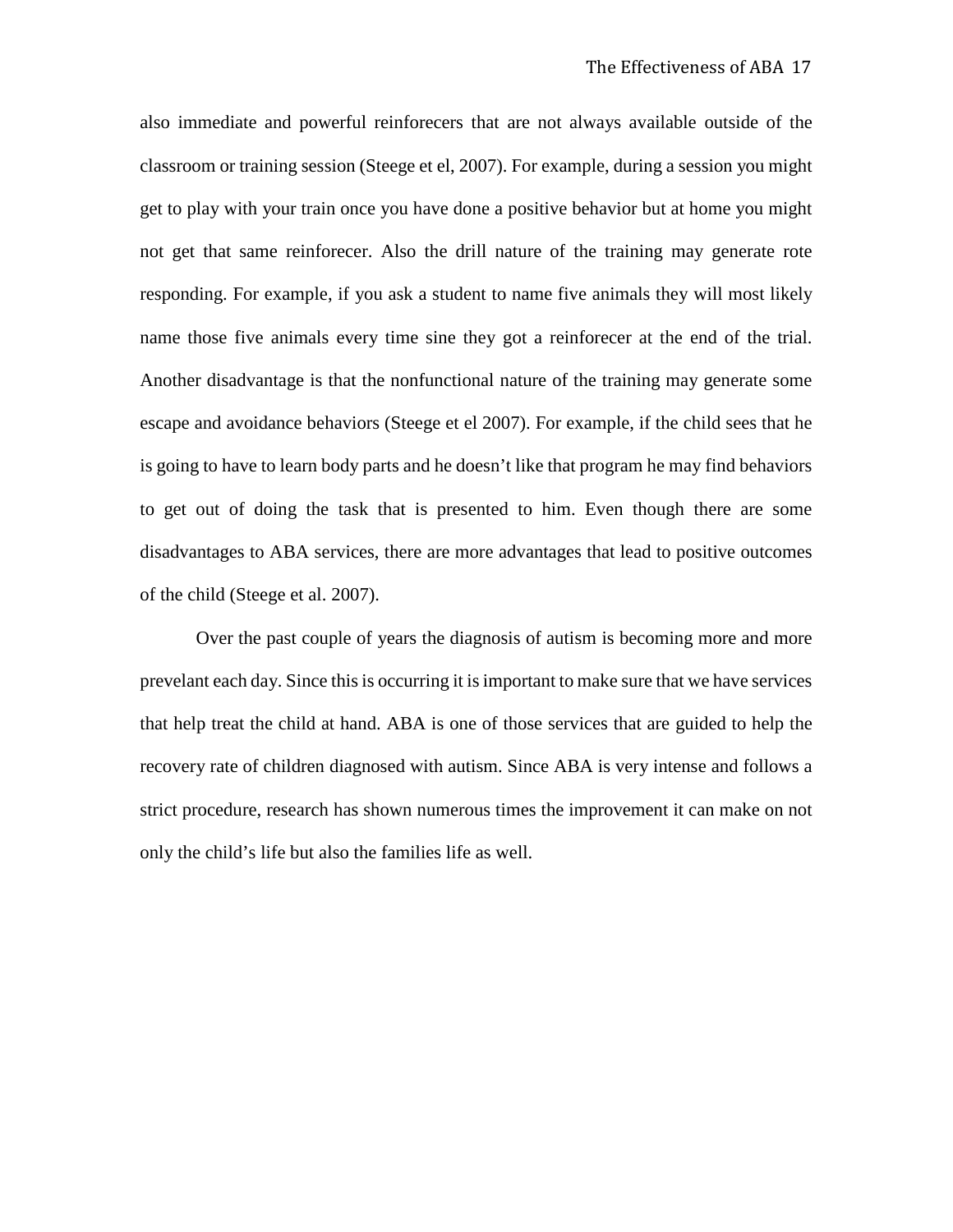# **The Effectiveness of ABA on children with Autism**

The rate of children diagnosed with Autism has significantly increased over the past years. Now every 1 and 60 children are diagnosed with Autism. It is important to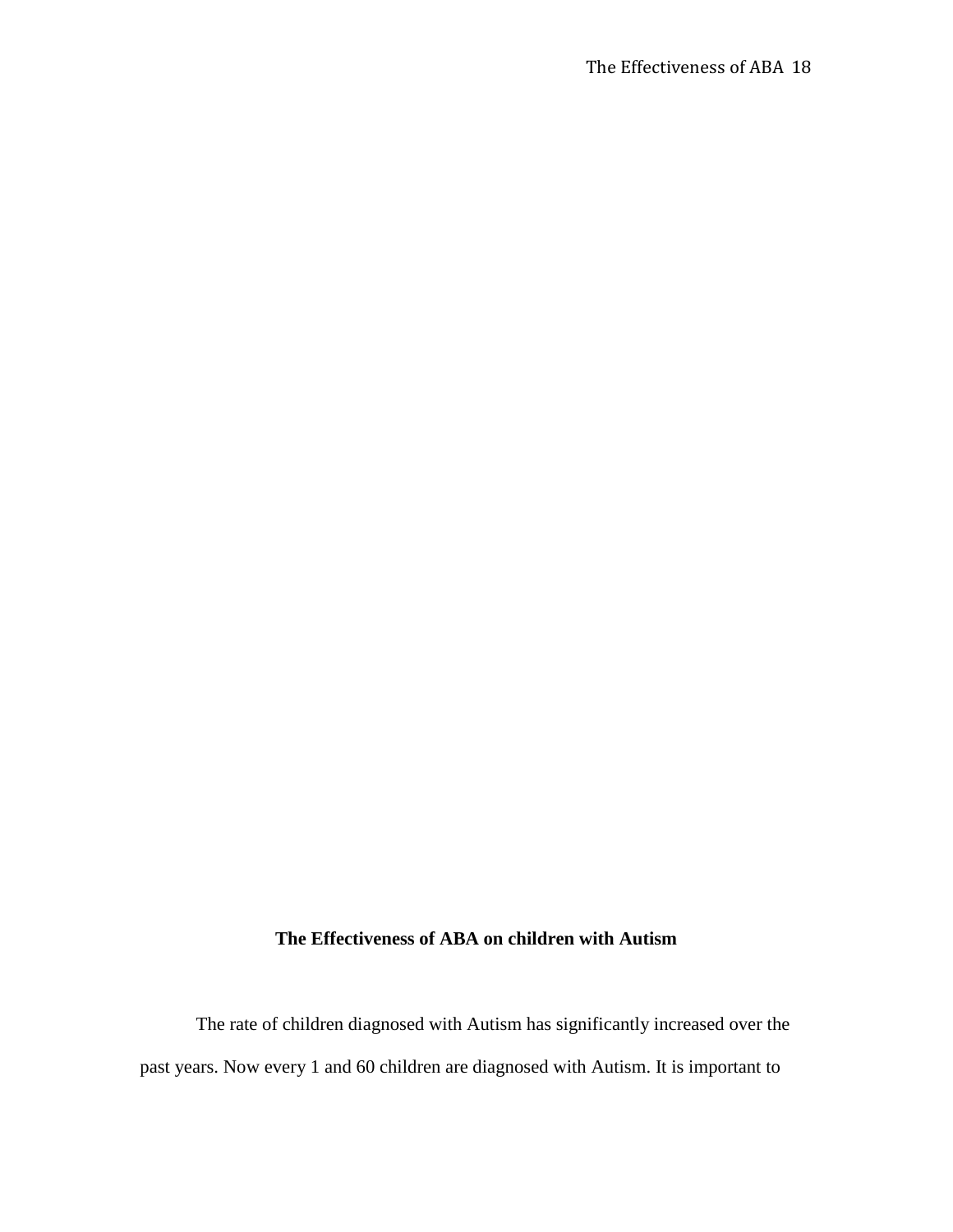find different techniques that will help families and teachers educate children on the Autism Spectrum. Applied Behavior Analysis also known as ABA has been around for many years. It is being used in both classroom and in a home setting on and one to one setting. In this research study, you will be able to see how effective ABA is and what setting has shown the most progress while implementing ABA. The purpose of this study is to help parents and educators find another source to help educate and deal with difficult behaviors.

In this research study a survey was sent out to educators who are either currently implementing ABA or have implemented ABA during their years of educating children with Autism. The survey was sent out and they were able to fill out the questions anonymous. This allowed them to answer the questions freely and openly without having to worry about who will read their answers.

ABA has been the topic of many debates as to if it really if effective and why. During this study I wanted to be able to show readers that ABA is an effective tool to use with children that are on the Autism Spectrum. It has many benefits that allow children to show progression in their academic and daily life skills. In order to show readers that it is effective I wanted to make sure that I was able to get input from many educators that have been exposed to ABA in the Special Education field.

#### **Researchers Stance:**

My role in this research study was to interview educators through an anonymous survey who have implemented ABA during their time as an educator. I interviewed educators who have been implementing ABA for 10 years or more to educators who have just been implementing ABA for a year. I had a variety of different people that were able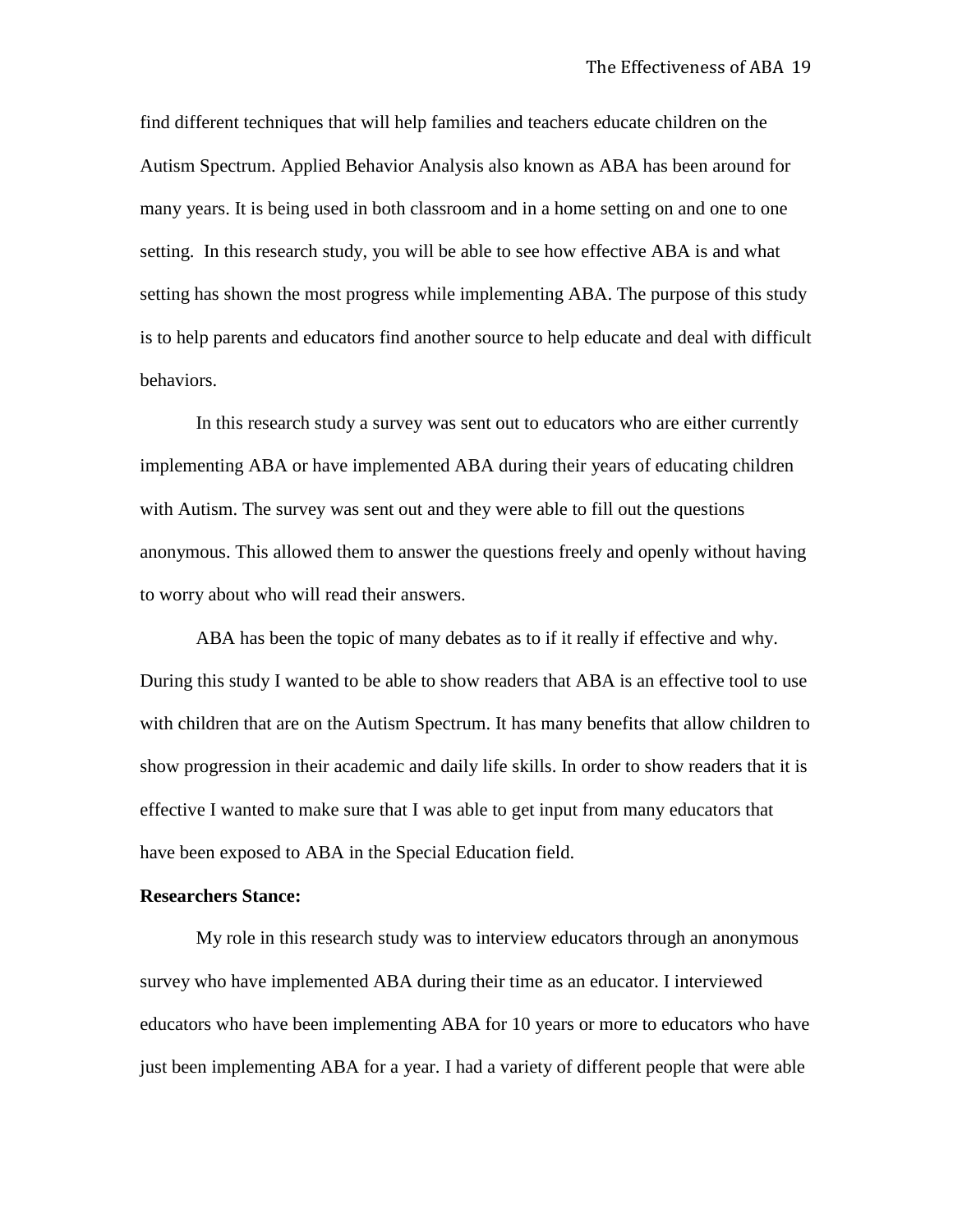to answer my questions. I wanted to know how educators felt about ABA as I have worked with the Autism population and have found it difficult to find ways to help educate them.

Since children with Autism vary, their behaviors may be worse than their peers and it is hard to see if they have shown any growth in their education. This can vary day to day. I wanted to see if students receiving ABA were able to show any growth and if all of the work going into ABA was actually effective. When I was able to get access to my surveys I reviewed the different answers and was able to see the variety of answers that I received about ABA.

I am currently certified in Early Childhood Education (Birth-grade 2) and Childhood Education (grade 1-6). I am working towards my Masters degree in Childhood Special Education (grades 1-6). While working on my Masters I had the opportunity to work at an Autism Agency. While working at the Autism Agency I was exposed to ABA and implemented ABA during my time working there, which gave me the idea to research about ABA and to see if ABA was really helping the children I was working with.

#### **Methodology:**

#### *Context:*

This study took place over the course of 4 to 6 weeks. I sent out a survey to a variety of different educators who have had the chance to implement ABA during their time as an educator. Out of all of the surveys that I had sent out, only eight individuals responded to the survey.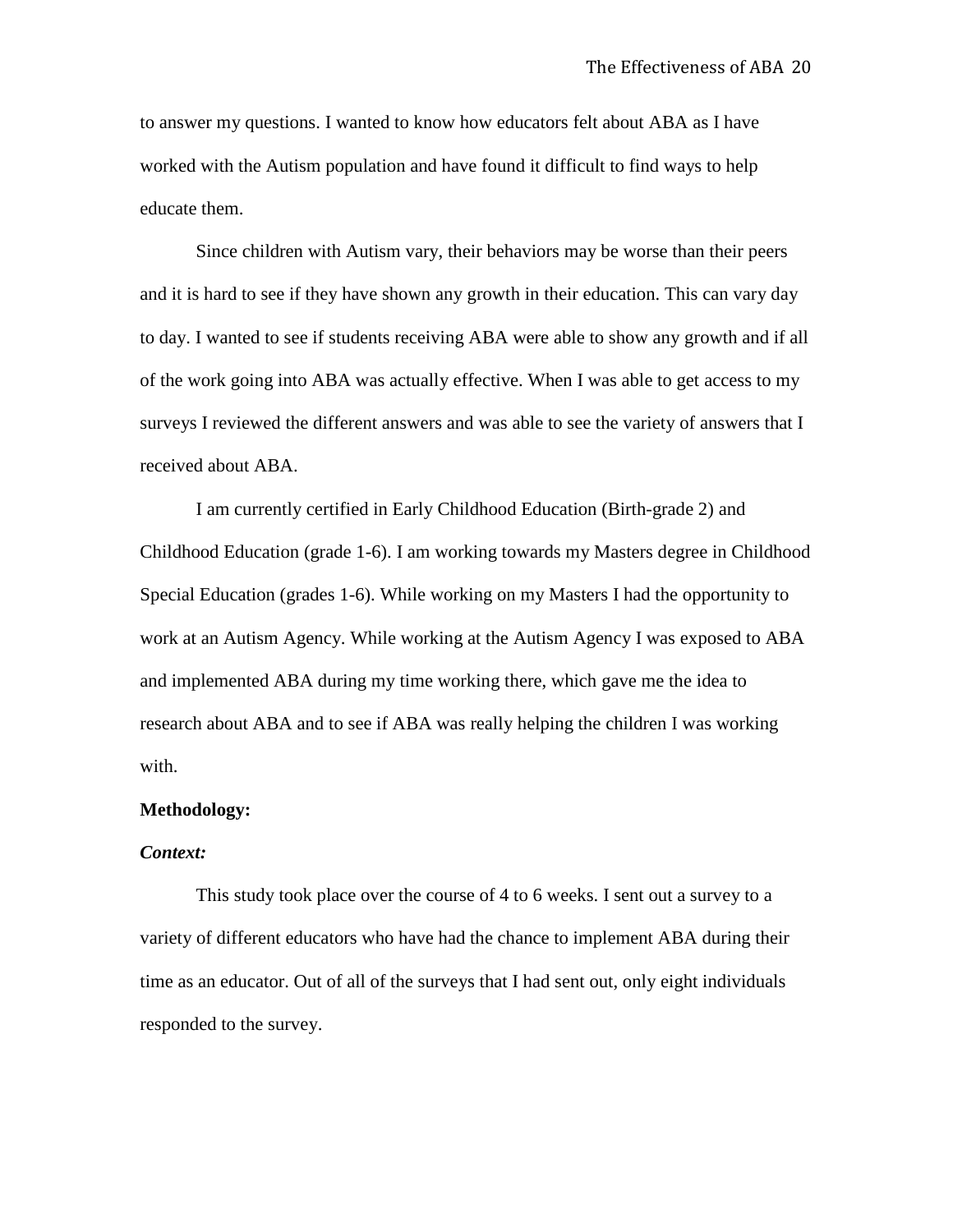All eight of these individuals have worked in New York State in the education system. I let them know that this was a study to see if ABA was an effective teaching tool. I also let them know that this survey was anonymous and that they should answer the questions honestly.

#### *Participants:*

All eight participants have had different experiences with ABA. Some have worked only in a home setting working one on one with the same students everyday, while the other participants have worked in a school setting working with many students every day using ABA.

Out of the eight participants they all have different educational backgrounds, three out of the eight participants are Speech Pathologists who use ABA as a technique to help children with their speech. Four out of the eight participants are Special Education Teachers and are either implementing ABA now during their teaching or have implemented ABA during their time working with the Autism population. One out of the eight participants that took this survey is a Teaching Assistant in a classroom and helps the teacher implement ABA during the day. All eight of these participants also have had a variety of different years working with ABA. Some of these participants have only worked with ABA for about a year while others have worked with ABA for over ten years. All of the participants in this study are all females in the education field. *Method:* 

This study was designed to determine how effective ABA (Applied Behavior Analysis) is as teaching technique to use with children that are on the Autism Spectrum. This study, based on a pool of educators who have implemented ABA focused on the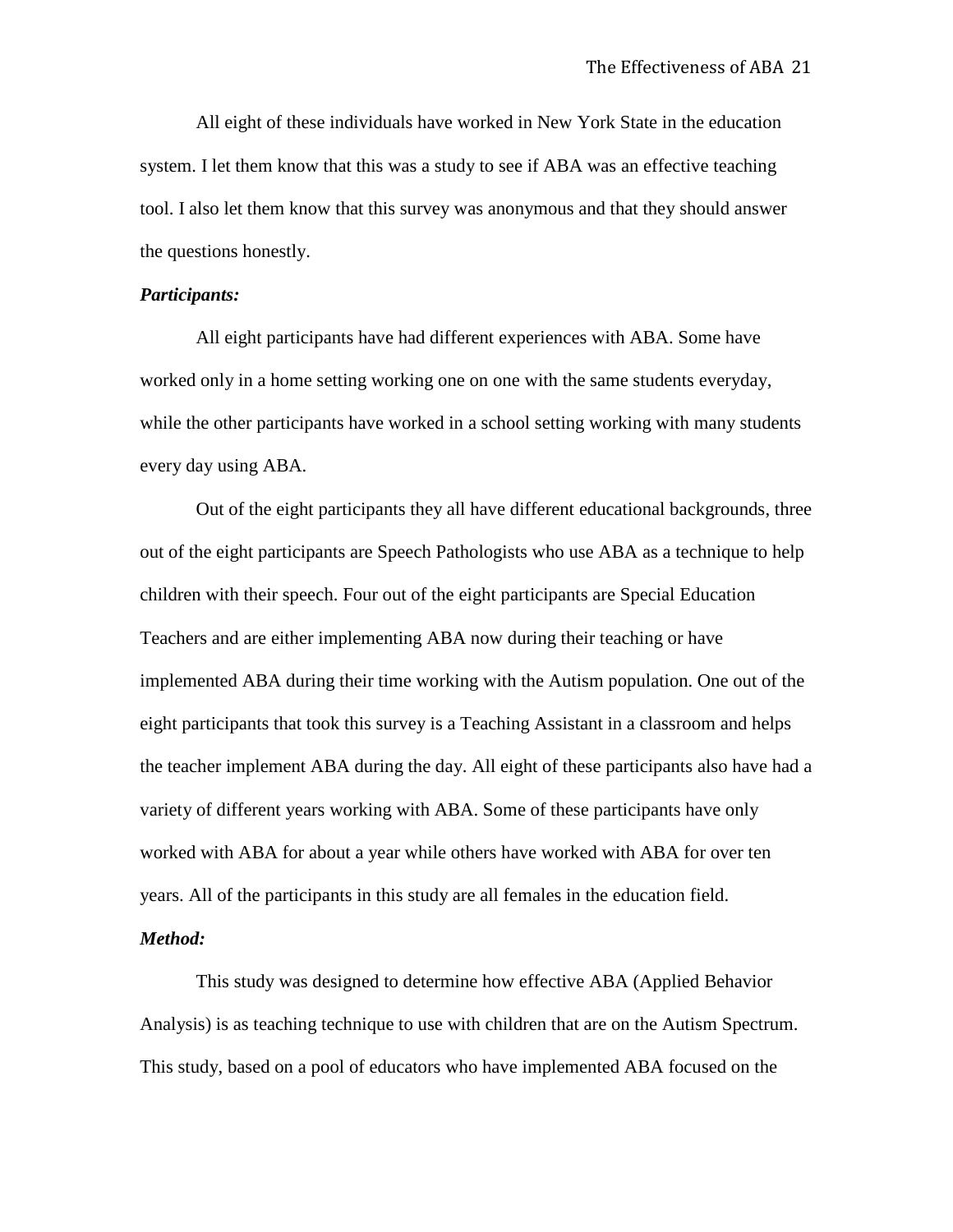effectiveness of ABA and where they thought it was most effective (school or home setting).

Data was found in only the means of an anonymous electronic survey that was sent out via email. The participants were asked to complete a survey of about ten questions. All ten of the questions were focused on ABA and whether or not it was an effective teaching tool to use in either the classroom setting or home environment.

#### *Data Analysis and Discussion:*

Data collection was completed by using the survey website Qualtrics. Once the survey was closed I was able to log into Qualtrics and look at the answers that were given to the questions that were asked. All ten of the questions that were asked had to with ABA. Nine out of the ten questions were questions that they had to fill in a response for. Only one out of the ten questions was a multiple-choice question. All the questions required the participants to go into detail about their thoughts on ABA.

The first question that was asked was "What is ABA?" All eight participants answered the question but I had received a variety of different answers. All eight responded that it was a teaching skill but their answered varied when they went into detail. One participant stated that it was a teaching skill to promote socially acceptable changes, ABA is supposed to help with behaviors but the focus is not geared towards being socially acceptable. Three out of the eight participants stated that it is a teaching method that is broken down into small increments. These three participants are correct. ABA is done in a step-by-step process. For example, if you are trying to teach a three year old who has Autism colors you would start with one color at a time until that child is able to identify many colors. Two out of the eight participants agreed that it is a teaching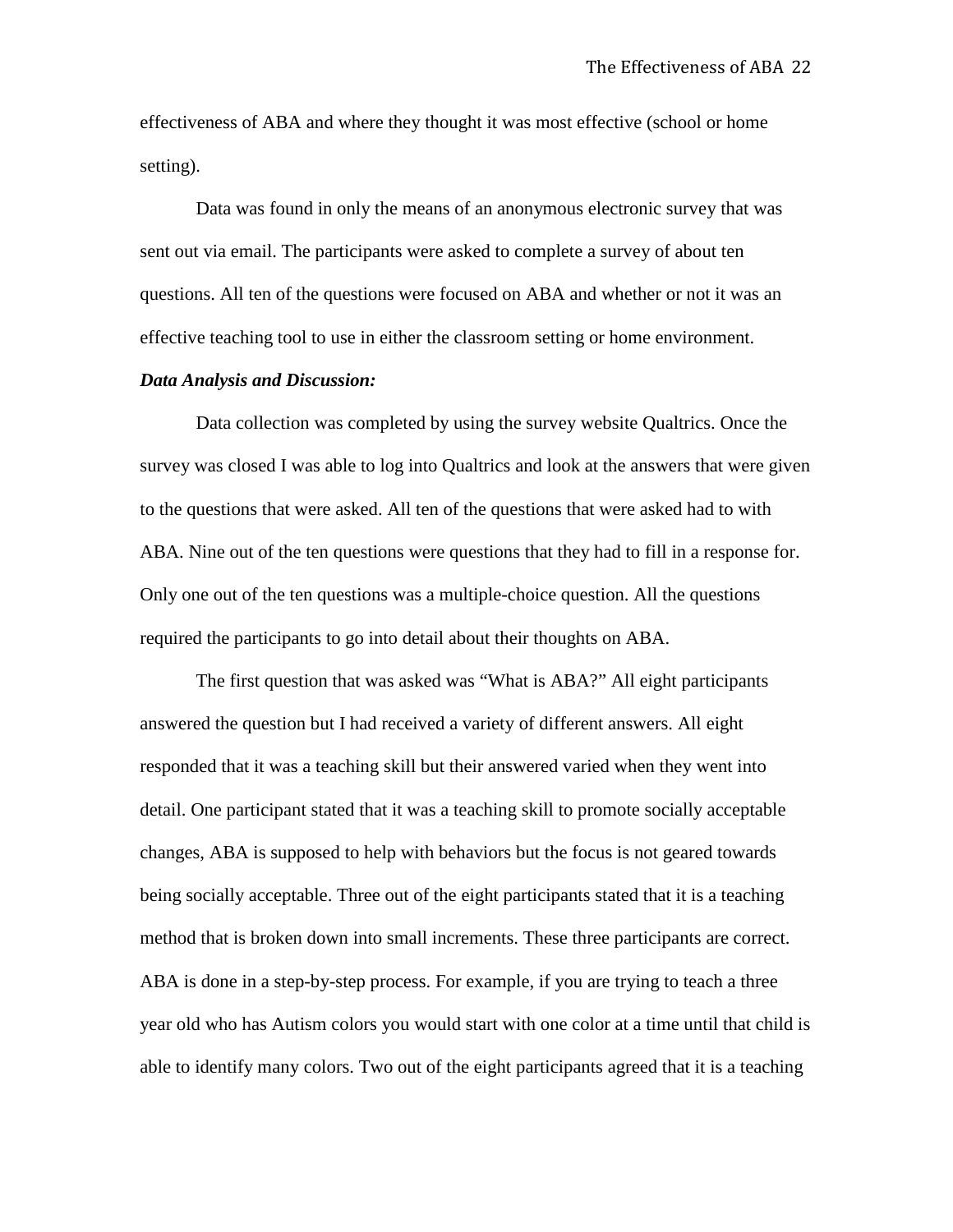tool broken down into small increments but went into a little more detail. One out of those four participants stated that ABA uses learning things in isolation and then systematically building onto what is being taught. Another one stated that it is to identify a function of behavior and then intervention is applied to increase or decrease a behavior. For example if you wanted to decrease a function of behavior you might use ABA to teach a child who is aggressive towards a peer a replacement behavior. You might teach that child to ask for a break when they become agitated or have them squeeze a ball instead of pinching or hitting a peer.

The next question that was asked was about how long they have been working with children on the Autism Spectrum. For this question they were given three choices to pick from in a multiple-choice setting. The three choices were 1-2 years, 3-5 years or 5 years or more. 12.5% of the participants stated that they have only worked with the Autism population for 1-2 years. 25% of the participants stated that they have only worked with the Autism population for 3-5 years and 62.5% stated that they have worked with the Autism population for 5 or more years. This shows that the majority of the participants have a strong understanding of the Autism population and have had the opportunity to work with a variety of children on the Autism Spectrum. This data also shows me that the 62.5% have a strong understanding of ABA and have used ABA more than once and have probably used ABA in both the classroom setting and the home environment.

The next question that was asked was asking about an advantage of using ABA. This question was asking to see what the participants liked about ABA and it was able to give me an insight about why they thought it was effective.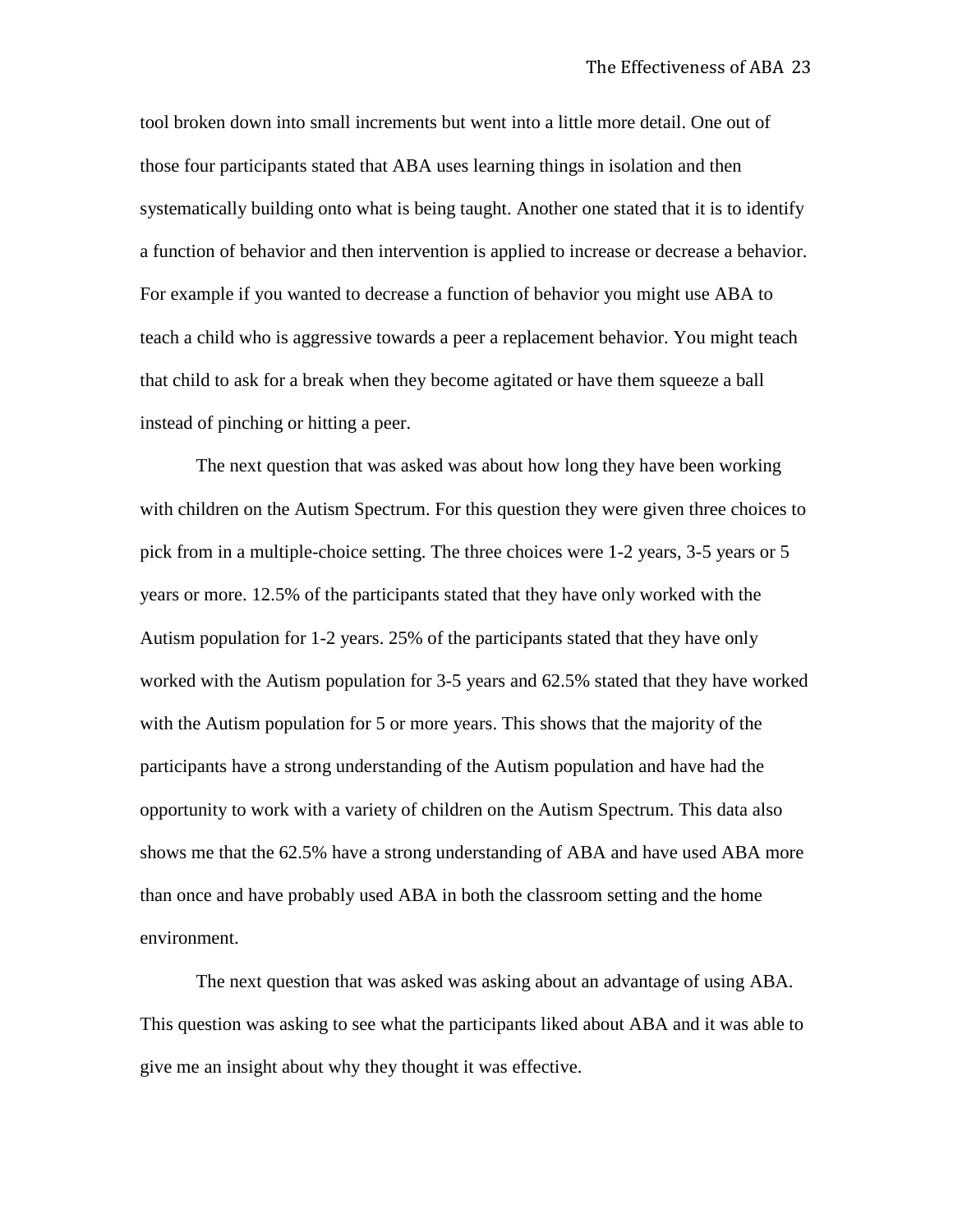Three out of the eight participants stated that one advantage of ABA was the frequent repetition of instruction that was used. One of the three stated that ABA breaks down each step with frequent chances using the repetition of skills. Most ABA trials are done at most ten times. This allows the student to practice the skill ten times being able to use the skill being learned a variety of times. Another one of the three stated that it allows you to see the growth of your student by using the repetition of skills. ABA is very data driven; you take data on everything that you do with that child so you are able to see the growth of the student during each trial.

One out of the eight participants stated that the advantage to them was it allows a child to get into a routine and it provides a sense of structure for that child. This is very true. A child with that has Autism has a strong need for a routine. Since ABA is done in ten trials this child would know what to expect next.

Another one out of the eight participants stated that directions are written down clearly, so anyone that has a basic knowledge of ABA could execute that drill. They also stated that it is fun to see the progress in each child that they have worked with. This statement is also very true. Each drill has a direction on how to execute it. For example the drill might say " T says touch yellow" and then the child would have to touch yellow.

Another participant stated that it helps students learn a new concept quickly. Lastly two out of the eight stated that it helps children learn new concepts at their own pace. These two statements are very accurate. ABA allows a child to learn a concept very quickly but if they do not understanding a new concept or skill it also allows them to go about it at their own pace. Since ABA is done one on one, it doesn't pressure the student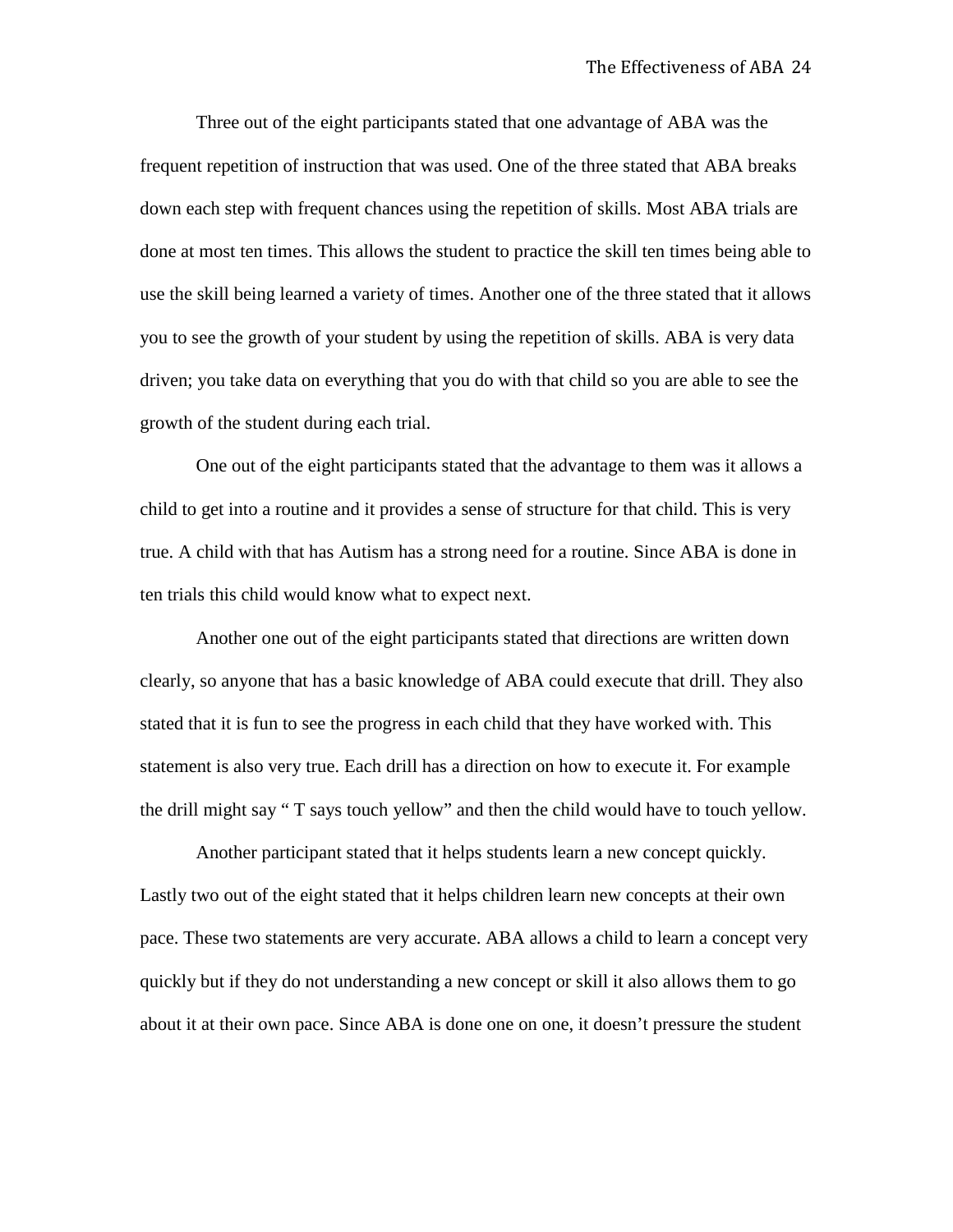to have to worry about other classmates or peers understanding a certain concept where they are still struggling to understand it.

The next question that was asked to the participants taking the survey was to give one example of a disadvantage they have experienced while implementing ABA. By asking this question I wanted to see if there were any flaws or big obstacles that occurred while implementing ABA. This would allow me to see if there were any real big reasons why ABA would not be an effective teaching tool. All eight of the participants answered the question and I received all different answers to the question.

One participant stated that it was very labor intensive, which ABA can be very intense. You are sitting with a student asking them the same question about ten times while tracking every answer they give you. It can be very intense but it still does not give a good enough reason as to why it would be not be an effective teaching tool for children on the Autism Spectrum.

Another participant stated that it lacks the social component and some teachers cannot make the transition to make it more flexible to meet the growth in their students. There is a lack of social component while implementing ABA. You are only working with one student at a time instead of a variety of students like you would in a classroom setting that does not exhibit ABA. As for teachers not being flexible to meet the growth of their students I can agree to that. ABA is a very structured program and you have to follow many guidelines in order to implement it correctly. Usually professionals that are implementing ABA have to go under many hours of training and practice before they can implement it themselves. I can see how it would be hard for the teacher mindset that is usually thinking about creative ways to teach their children to only being able to follow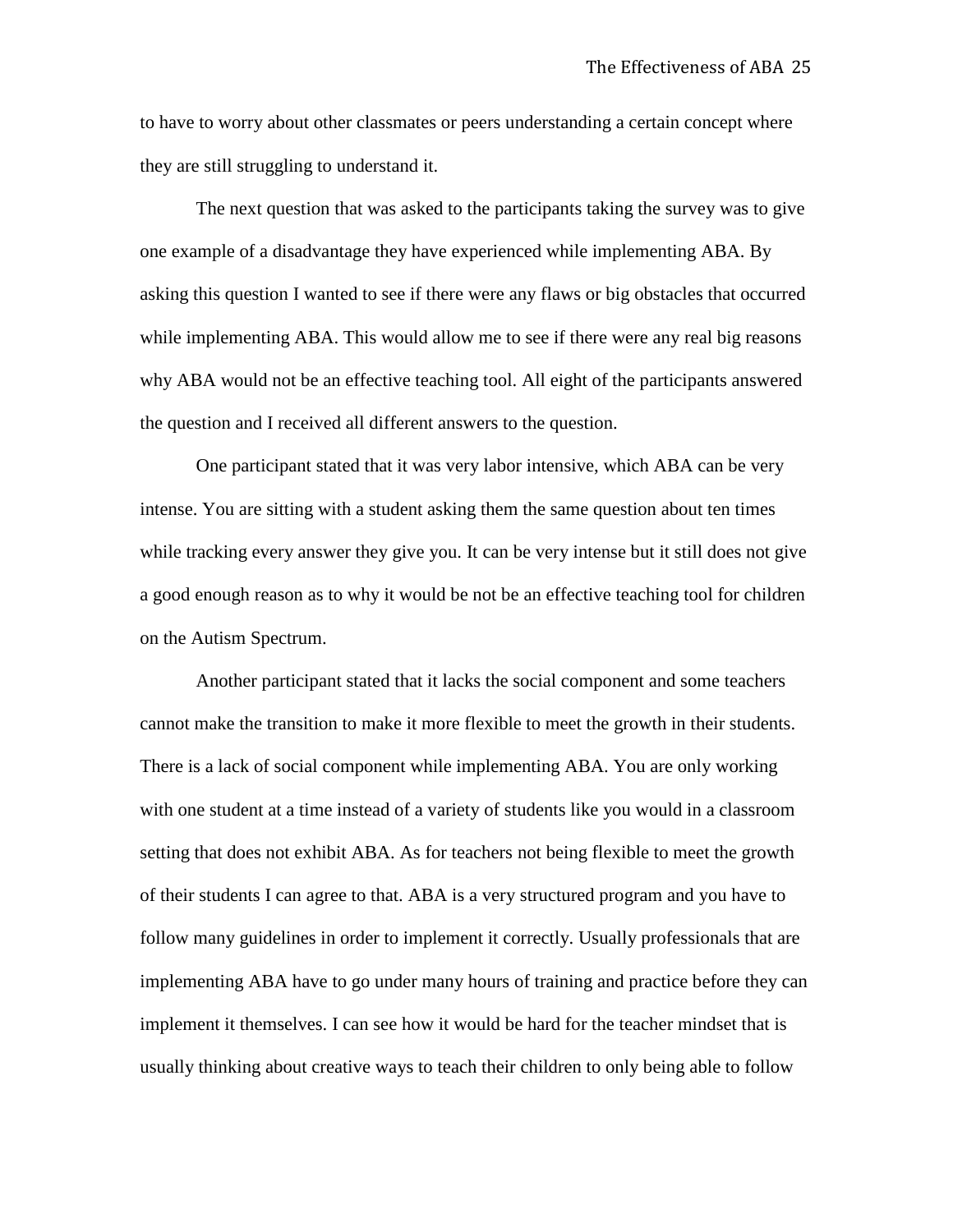certain guidelines on how to teach a student. Even though some teachers may struggle with the idea of only following a certain guideline it still does not prove to me that ABA is not an effective teaching tool for students with Autism.

The next response that was given to me during this survey was that students on the spectrum might learn a rote response to certain verbal responses unless various responses and generalization are taught as well. Two out of the eight participants stated that it could lead to rote responses. I worked with a student that I experienced this problem with. You would ask him to name holidays and he would give you the same holidays in order every time that you would ask him that question. It is important to make sure while teaching ABA that you can generalize it into different programs and also different answers. It is definitely that one of that many struggles that I have experienced during my time with ABA but it does not mean that it is not effective. Even though that student gave me the same holidays in the same order every time I asked him it does not mean that I did not see growth in that students academic abilities and saw a decrease in his anxious behaviors. This student would get very anxious if he got an answer wrong and being able to answer the question correctly, even though he was extremely rote boosted his confidence. The teacher or professional working with that student just needs to find ways to break him of a rote response. For example, as he is naming different holidays, you could throw a holiday in there to throw him off, this would allow him to think about all the other different holidays that were taught to him.

One participant stated that the disadvantaged they experienced were there are a lot of materials to get ready before you can start a trial. I agree there are a lot of materials that are used while implementing ABA but there are also a lot of materials that are used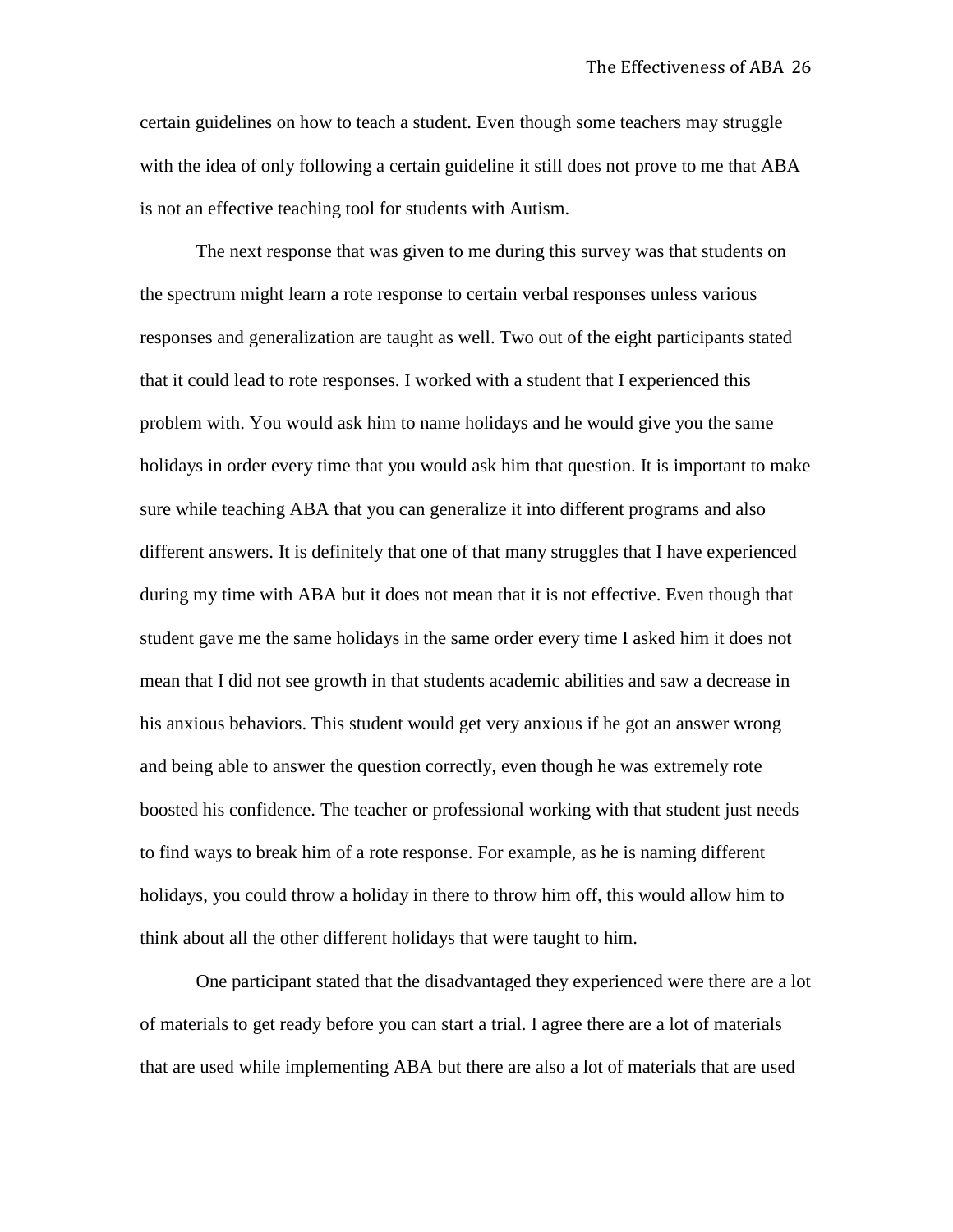while teaching in a classroom. Part of being an educator is making sure that you are prepared for any lesson that you may teach whether you are teaching in a classroom that does not use ABA or if you are using ABA, you are always going to need to prepare materials.

The next participant stated that they did not think it was a natural way of teaching, and that to an observer it may seem very robotic. I agree that it can appear to be very robotic but you need to explain to your observer why it is that way. There are reasons why many people believe that ABA is an effective tool for teaching and if you explain that to your observer they should understand. It is not a natural way of teaching but teaching students that have special ways is not always going to be in a natural setting. You need to make adaptions to every child who has a special need whether it be as simple as moving them closer to the teacher so they pay attention or as complex as implementing ABA because that is what works for that child. Not every child is going to be able to fit into that natural way of teaching.

The next participant stated that the repetition of the program could become frustrating to the child that is on the Autism Spectrum. Even though it is recommended to do ten trials when implementing ABA you do not have to. Therefore, the repetition would not be as frustrating to the student. I worked with a student who would get frustrated after 5 trials and we would stop there because after ten trials he would get agitated and start lashing out on the professional working with him. It is okay to not implement ten trials each time you begin a program. Your job is to be there for the child and if you have to make adaptations to a child's program to make their educational progress better then that's what you need to do. Just like in any other classroom setting where you would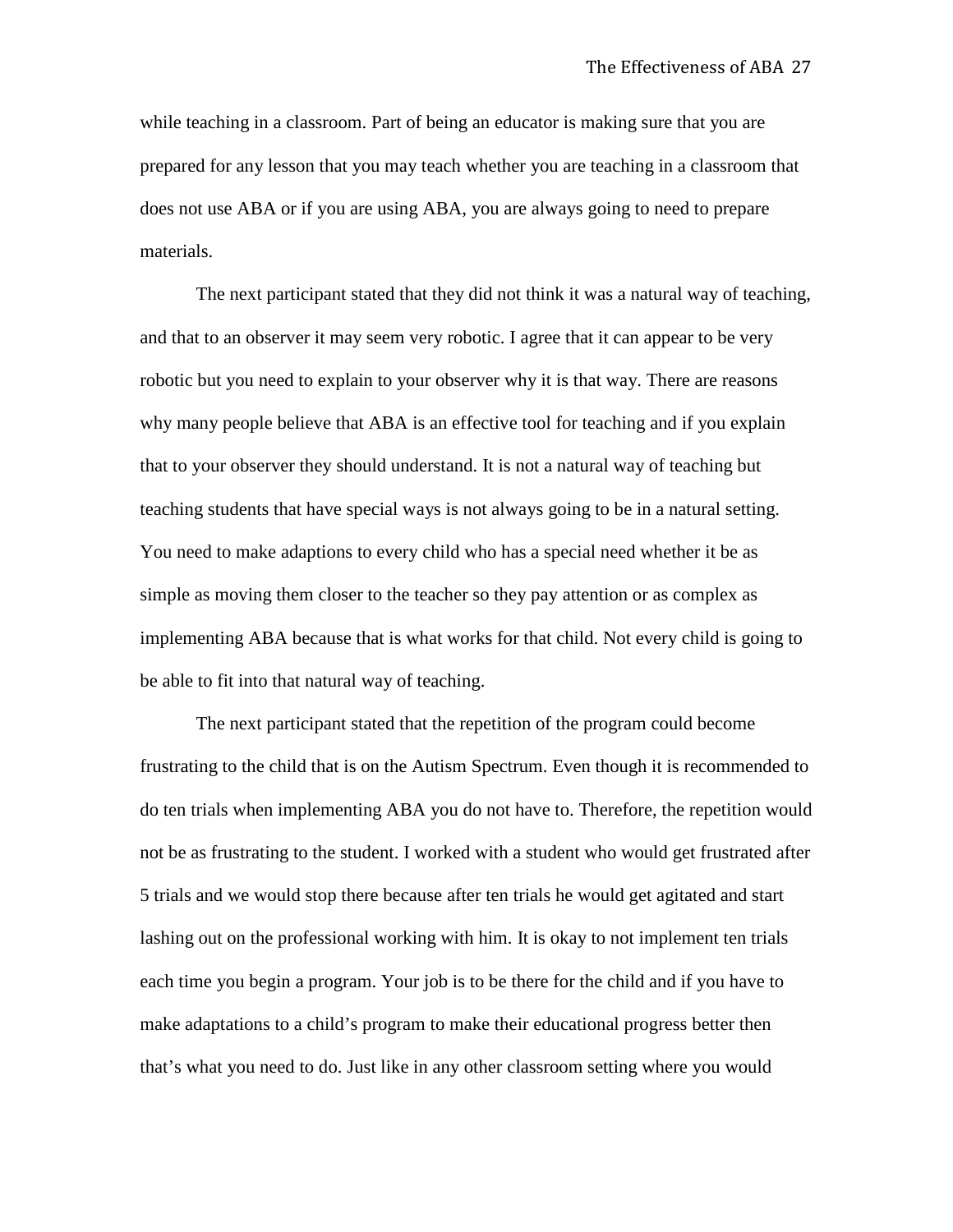make changes to help that student, you can do the same for that child who is receiving ABA services.

The last participant stated that other professionals in the education field do not support or properly implement ABA. There has been a big debate for many years whether or not ABA is a good teaching tool. There is a lot of data out there that supports that ABA is an effective teaching tool for children on the Autism Spectrum. Out of all of the disadvantages that I have received in my study none of them show significant data that ABA cannot work as an educational tool to teach children with Autism. A lot of the disadvantages that were listed were little things that can be changed or that can be worked through for the sake of the child at need.

The next question that was asked during my survey was if these educators thought ABA was effective. All eight of the participants answered the question and all eight of the participants agreed that it was a very effective teaching tool. I received a variety of different answers as to why they thought it was effective.

One participant stated that they saw 95% effectiveness in at least prompting some type of behavioral change or learning some type of new skill. I agree with this statement. When I was working with students and had the opportunity to implement ABA I had to first give the child a prompt to let them know the correct answer. By giving that student a prompt to show them the answer you are allowing that student to gain confidence in their ability to respond to the answer. For example, if I was teaching a student the letters of the alphabet I might say, " Touch B." and as I am saying that I am pointing to the letter B. This allows the student to know what I am looking for and where to find it. Once that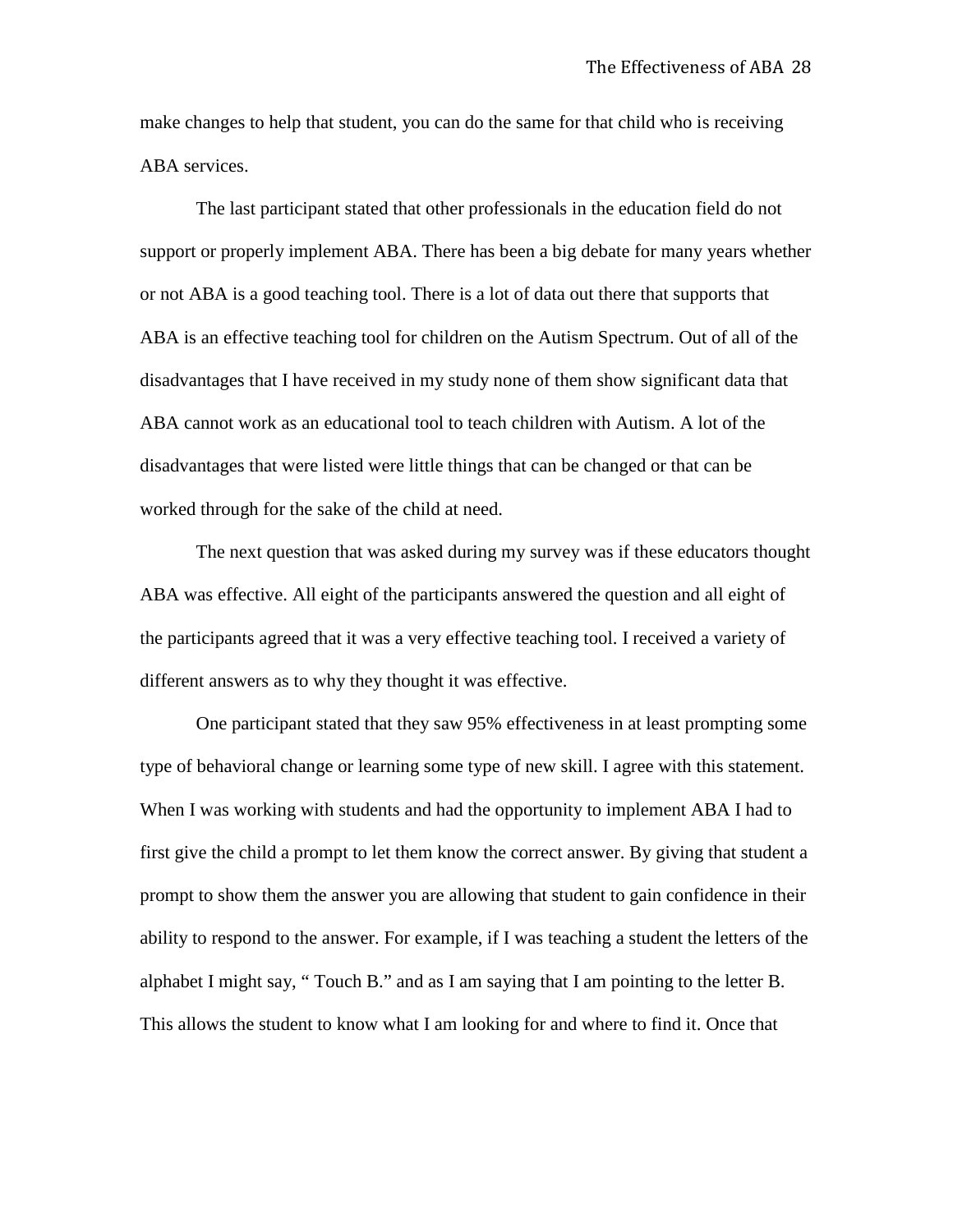student has had the chance to get the answer correct I would fade my prompt away and ask the same question again without pointing to the letter.

Another participant stated that they have seen great success with children on the spectrum using ABA, especially when it is started early. I totally agree with that statement. I think it is very important to start your child in ABA treatment right when they get diagnosed. It allows them to get into the routine of ABA and once they have started early it shows more independence in their skills, which is on of the main goals of working with children who have special needs.

Three out of the eight participants stated that they think ABA is effective because of the repetition that is used. If you are taught something over and over again you are more likely to learn that skill faster than if you are taught it one time and then never go back to it. When implementing ABA you always are asking the same skill more than once and review it once a week to make sure they have maintained that skill.

Two out of the eight participants stated that is very structured and it helps with their, academic, behavior, language, and self help skills. While implementing ABA you can also teach them a variety of skills to help them become independent. For example, I used ABA to help a child learn how to tie their shoes. You just need to break down the task into smaller pieces.

The last participant stated that they thought it was very effective but said it requires a lot of training, which most teachers are not use to. I agree with that but it requires a lot of training to make sure that you are doing it correctly. If you are not implementing ABA correctly then the outcome will not be the same.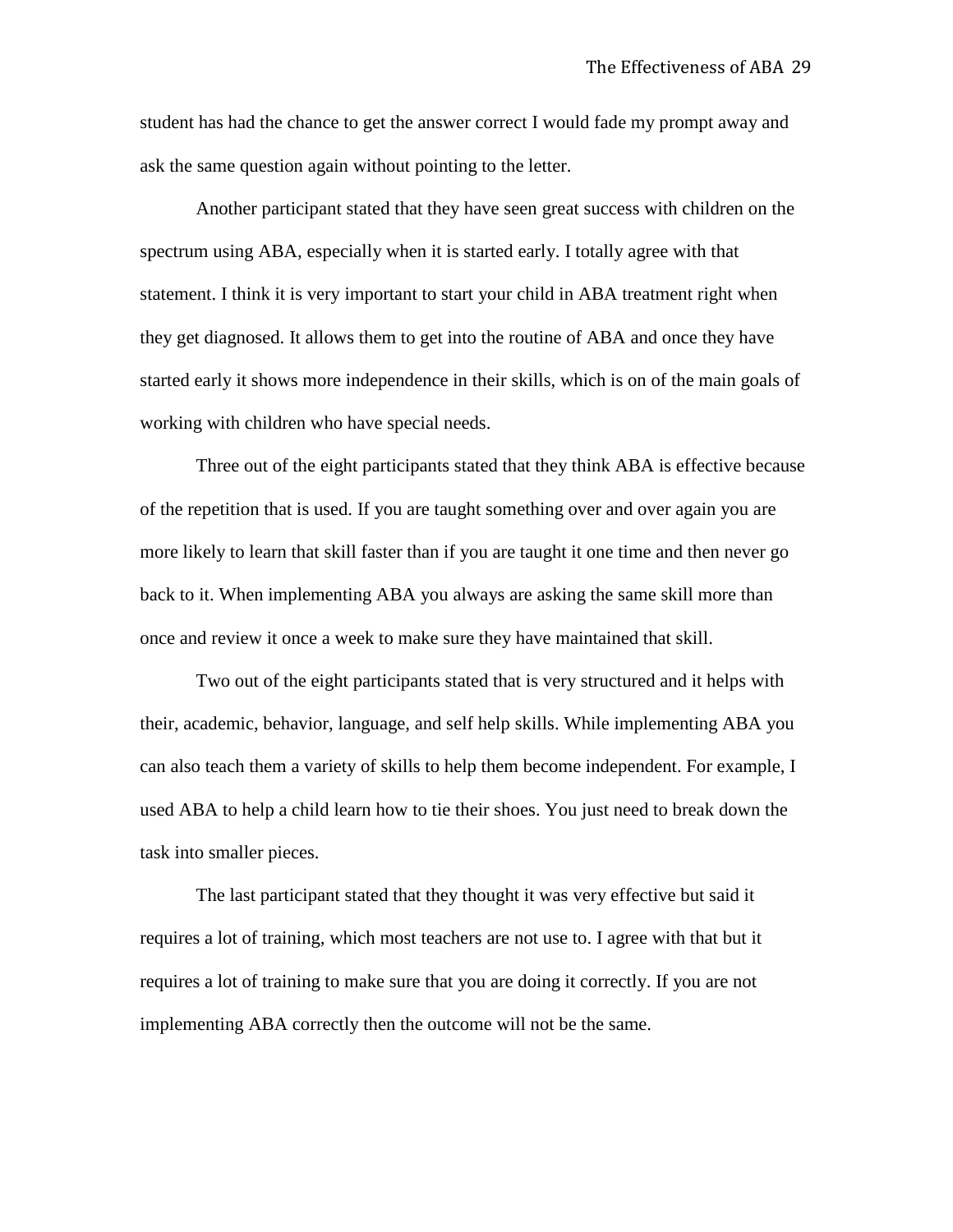The next question that was asked was seeing if any of the participants have seen progress in their student's academic and social behaviors. All eight of the participants answered the question but only seven answered the question with what I was looking for. All seven of the participants who answered said they have seen progress in their students work. One participant stated that before starting ABA she had a child that would not sit down and complete their work, now this child is able to sit down and complete work for more than an hour at a time. Another participant gave the example that their child is now able to interact with the instructor after using ABA. Another example was this individual has worked with children who have had violent and no in seat behavior to now using relaxation techniques to control their outburst. This participant also stated that she had a child who was unable to sit down for one second and is now integrated into an inclusive classroom. Three participants gave the example that now the child is able to communicate their wants and needs and no longer uses behaviors to get what they want. Lastly, a participant stated that their student wanted to be left alone anytime this participant tried to work with them but now is willing and wanting to work for a reinforcer. I have had some of the same experiences that these participants have had as well. While working at the Autism Agency I was assigned a very aggressive student. When I first started out with him he would not sit for more than one second and when he did sit he was trying every possible way to get out of doing work. I was able to come up with techniques and strategies to allow him to sit down for more than one second. He also was very attached to his iPad and would not allow anyone else to touch it. About after a month of working with this individual he was able to sit for thirty minutes without wanting or asking for a break. He was also able to do a whole hour and a half session without having access to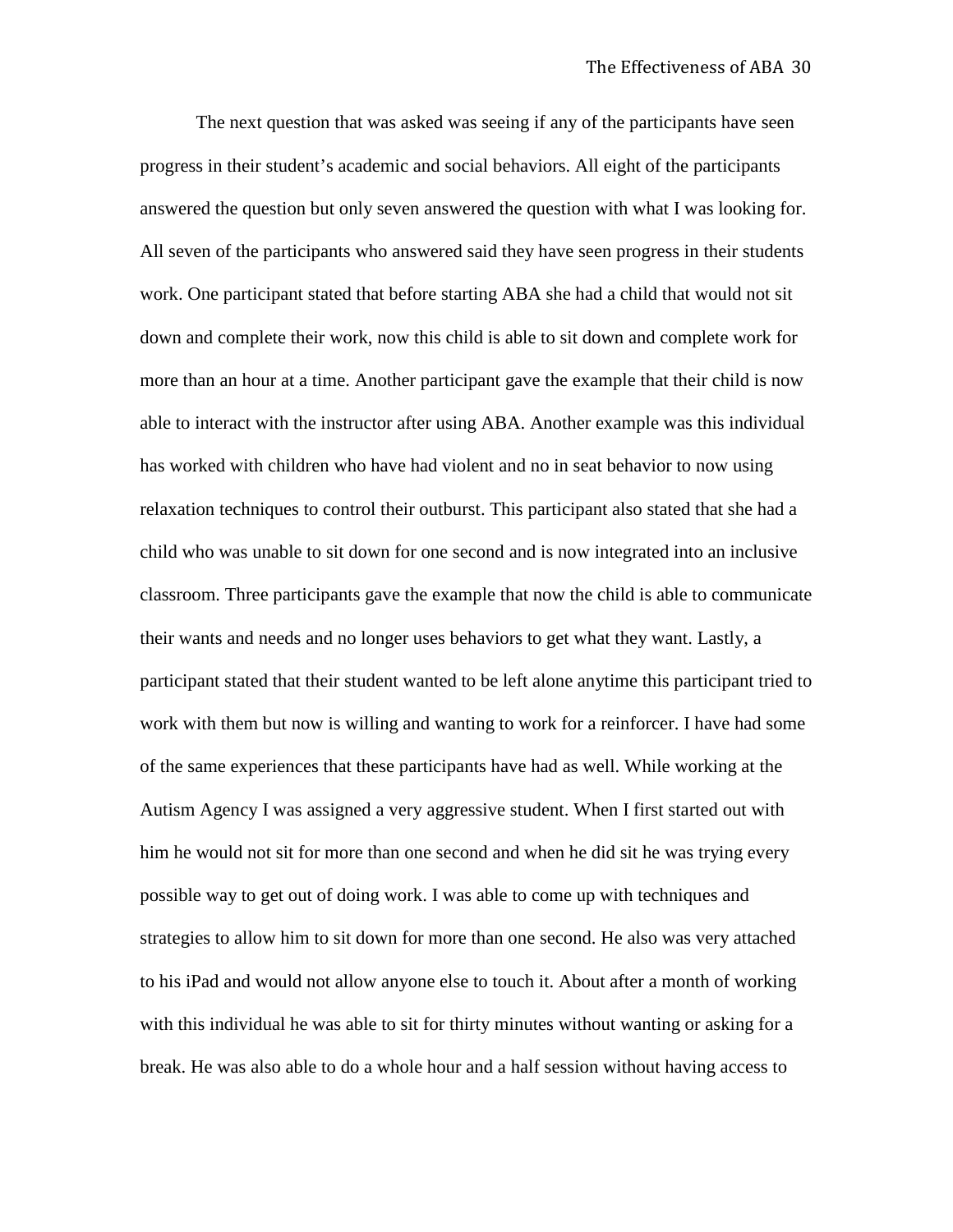the iPad. I believe that ABA is very successful and also very effective. You really just have to be determined and want to work hard to show progress in your student.

The next question that was asked to the participants was seeing where they thought the best environment was to implement ABA. ABA is usually done in a home environment working one on one with a professional who is trained in ABA, but it can also be done in a school setting. One out of the eight participants stated that they think the best environment for a child to do ABA is one on one in a home setting. Seven out of the eight participants stated that they think it can be done in either setting as long as it is implemented in a quiet and structured environment. I agree that as long as it is done in a quiet environment and the child is focused it does not matter where you can implement it.

I then next asked the participants if they thought it would be effective in a classroom. All of the reports that I have read about ABA stated that is most effective when done in a home environment. Since I knew that all of the participants have worked in a classroom where they have implemented ABA I wanted to see if they thought it was effective in a classroom. They all stated that they think it would be extremely successful in a classroom setting as long as everyone in the room is implementing ABA at the same time. They also said that it would very effective if all of the staff in classroom was trained in ABA so they are implementing it correctly. Three out of the eight also stated that it would only be effective if it was done in a self-contained classroom, they did not think that it would be as effective if done in a general education classroom. I agree with that statement. I think that if you are going to use ABA in you classroom it needs to be done with a population that would benefit from it. I would not use it in a general education classroom where none of the children are on the spectrum. I also think that it is important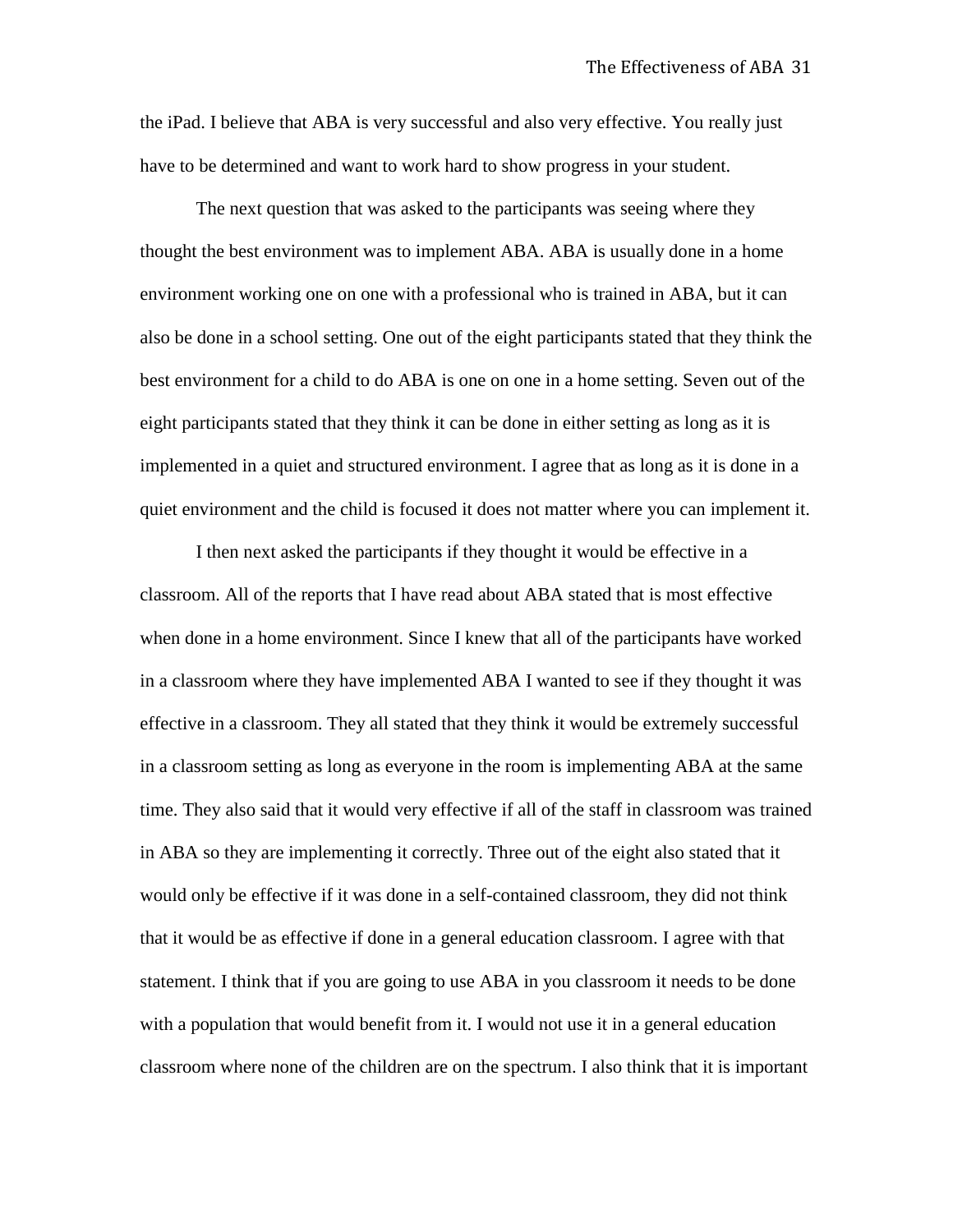for you to implement ABA at the same time as everyone else in the room, or you need to take that individual out of the classroom to a quiet area. If ABA is implemented while other students in the classroom are doing something else than that he could become very distracted and not be able to complete the task that was given to him.

The next question that was asked in the survey was asking the participants if they thought ABA was a tool that could be used for every child on the Autism Spectrum. This was a way for me to see if ABA could be effective on every child with Autism. All eight participants answered the question. Some answered it with more details than others but everyone gave an answer to the question.

Two out of the eight participants stated that they did not think it would work on every child that is on the Autism Spectrum. One of them stated that they think the reinforcer at the end of every trial works for every student but the method of ABA may not work on every child. The other one stated that they think that a child can also learn with the naturalistic approach and that if that is the case then they should be taught that way. They also said that it could be boring to students that are higher up on the spectrum and need more of a challenge. I agree with that but there are ways that you can change ABA to meet every child's needs. It is recommended that you follow the ten trial rule when you first start ABA with a child but once you get to know that child and are able to know his academic and behavior goals you can change it so it is adapted for his learning style. Another one of the participants stated that they were not sure if it would work for everything because they have only been working with ABA for about a year.

Five out of the eight participants stated that they do think ABA is a useful teaching tool for children on the Autism Spectrum. One of them stated that during their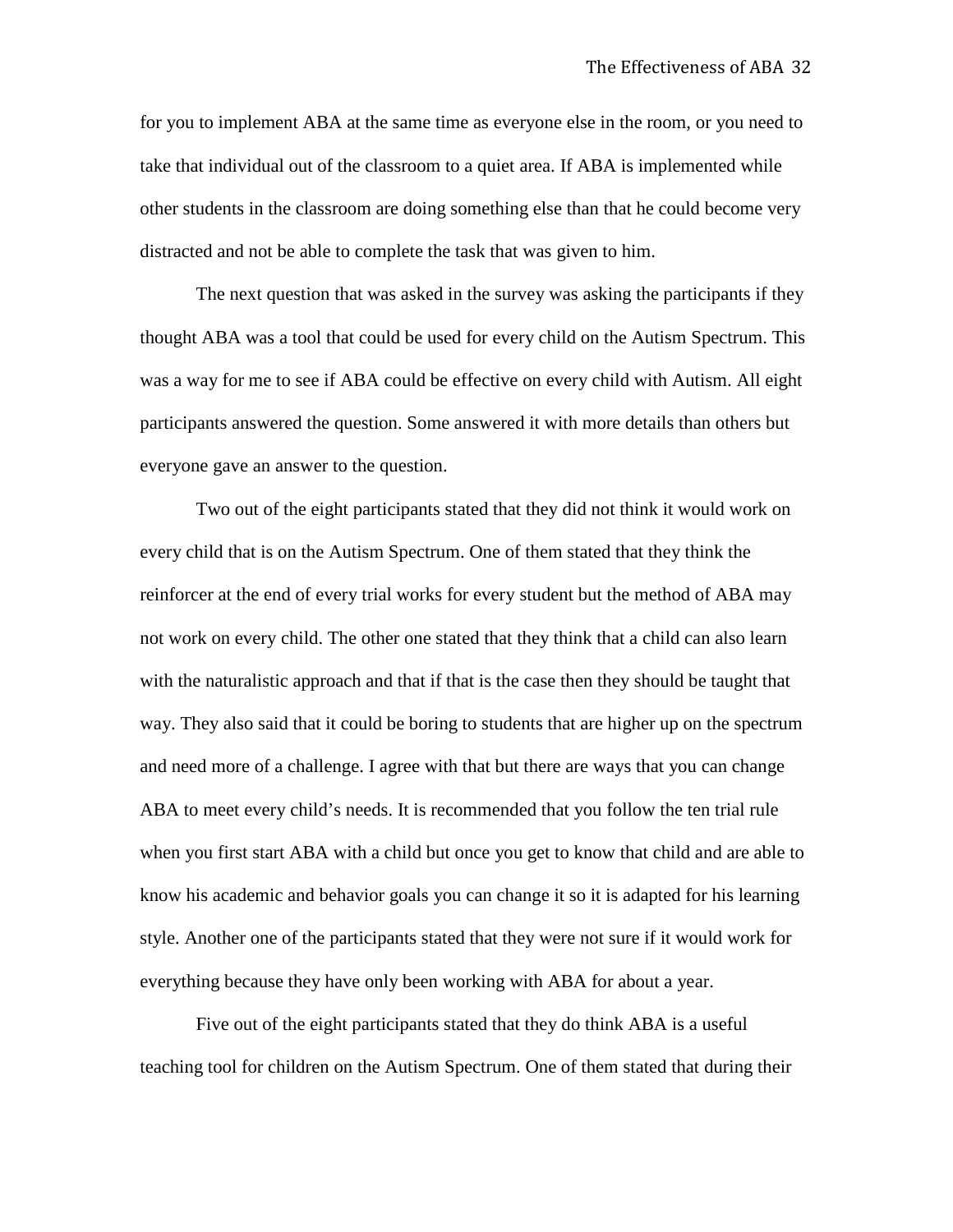time working with ABA they have not seen a child not make any type of progress. That shows me that ABA is effective and it can be done with everyone that is on the Autism Spectrum. Another participant stated that they think it can be used on everyone and that when we are teaching infant's different colors or letters that we are implementing ABA without even realizing it. I agree with that statement. It is also like when you train a dog to do a trick. The dog does the trick and then you give them a treat. When implementing ABA you are doing the exact same thing, every time a child does or says a correct answer they receive some sort of positive reinforcement whether it be a verbal reinforcement or allowing them to play with a toy.

Two of the participants stated that if ABA were implemented correctly then every child on the Autism Spectrum would benefit from ABA. The last participant stated that they have seen progress with every student that they have worked with unless they had a severe medical condition where it caused them to struggle. These statements have shown to be correct in all my experience with ABA. I agree that every child can benefit from ABA. I think that ABA should be started out early right after the child has been diagnosed. Data has shown that the earlier you start ABA the more progress you will be able to see. I have had a child that has had a medical condition dealing with his brain, and the parents still wanted to try ABA to deal with behaviors. This child has shown a tremendous amount of progress and the mom wants to pull him out of school and just do ABA services. Even though that child does have a serious medical condition he was still able to show progress.

The next question asked in the survey was asking if there was any flexibility in ABA since it is very structured. I know that in any teaching style in order for something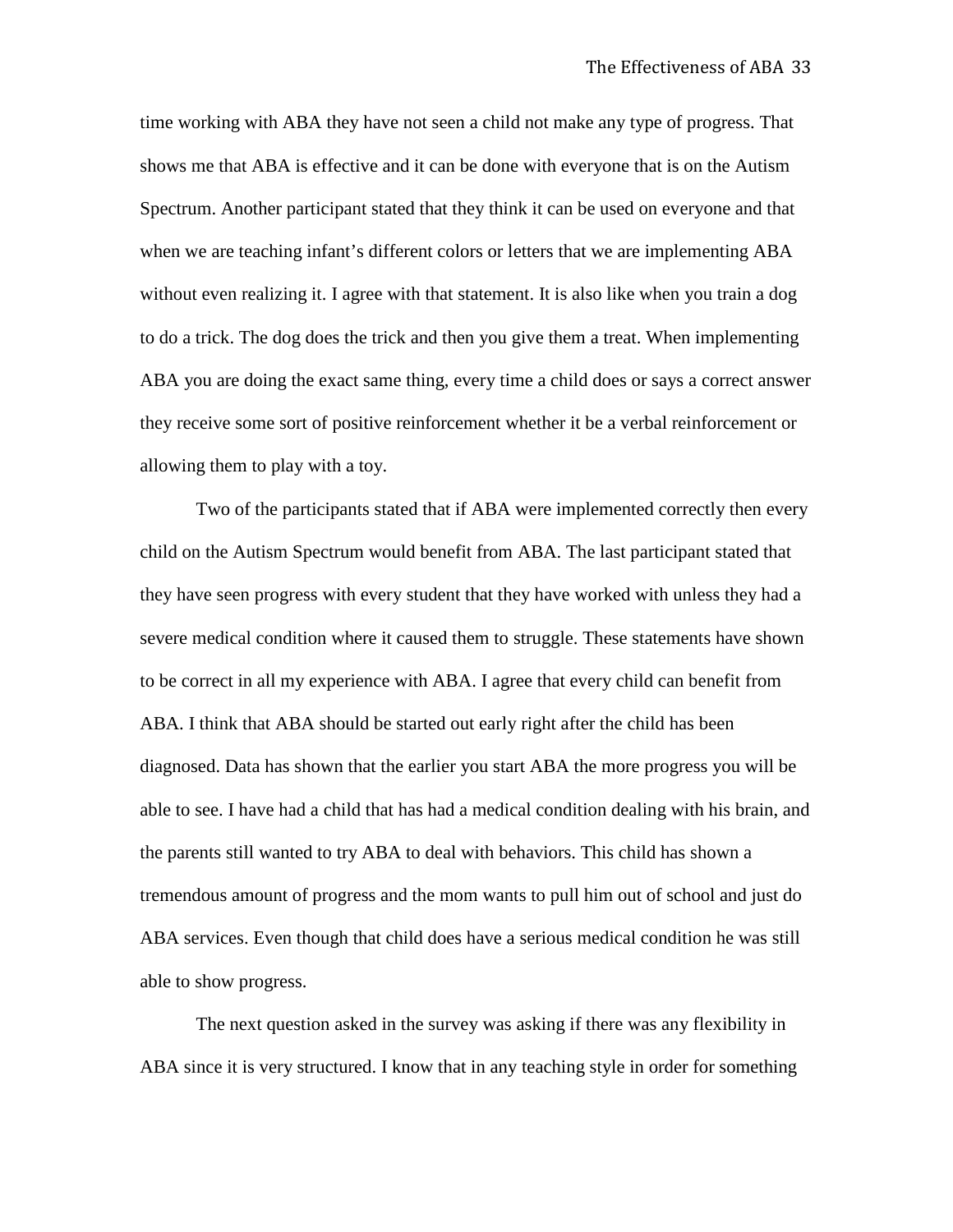to be effective you need to be able to be creative and that is what I was looking for while asking this question. All eight of the participants responded to the question, some went into more detail than the others did but still answered the question. All eight of the participants stated that there is flexibility in ABA just like in any other teaching style. The answers varied in why they thought it was flexible.

Two out of the eight participants stated that ABA is flexible by being able to manipulate the stimuli, and the presentation of the task, as well as the responses. Another participant stated that once the child is ready the instructor could add more steps to the program. Two out of the eight participants stated that there is a ton of flexibility in ABA once you can start generalizing it into everyday skills. Three out of the eight participants stated that there is flexibility when it comes to the needs of your student and how you want to implement it. In my experience with ABA I have had the chance to be very flexible with students. Especially when it comes to materials and stimuli, you are able to use as many materials as you would like or as little as you would like depending on your child. I have also had the experience of flexibility when generalizing a task into every day life. For example, teaching a child to ask for a break was easily generalized into every day life. When this child's mom asked him to do something and he was very agitated he was able to tell her he needed a break and this was his way of telling his mom he did not want to do what she was asking. I had a child that was learning their colors and when we were out in the community there was a picture of a yellow sign and I asked him to touch yellow and he was able to. Once a skill is known there is a lot of ways that you can be flexible to make sure that child has maintained that skill.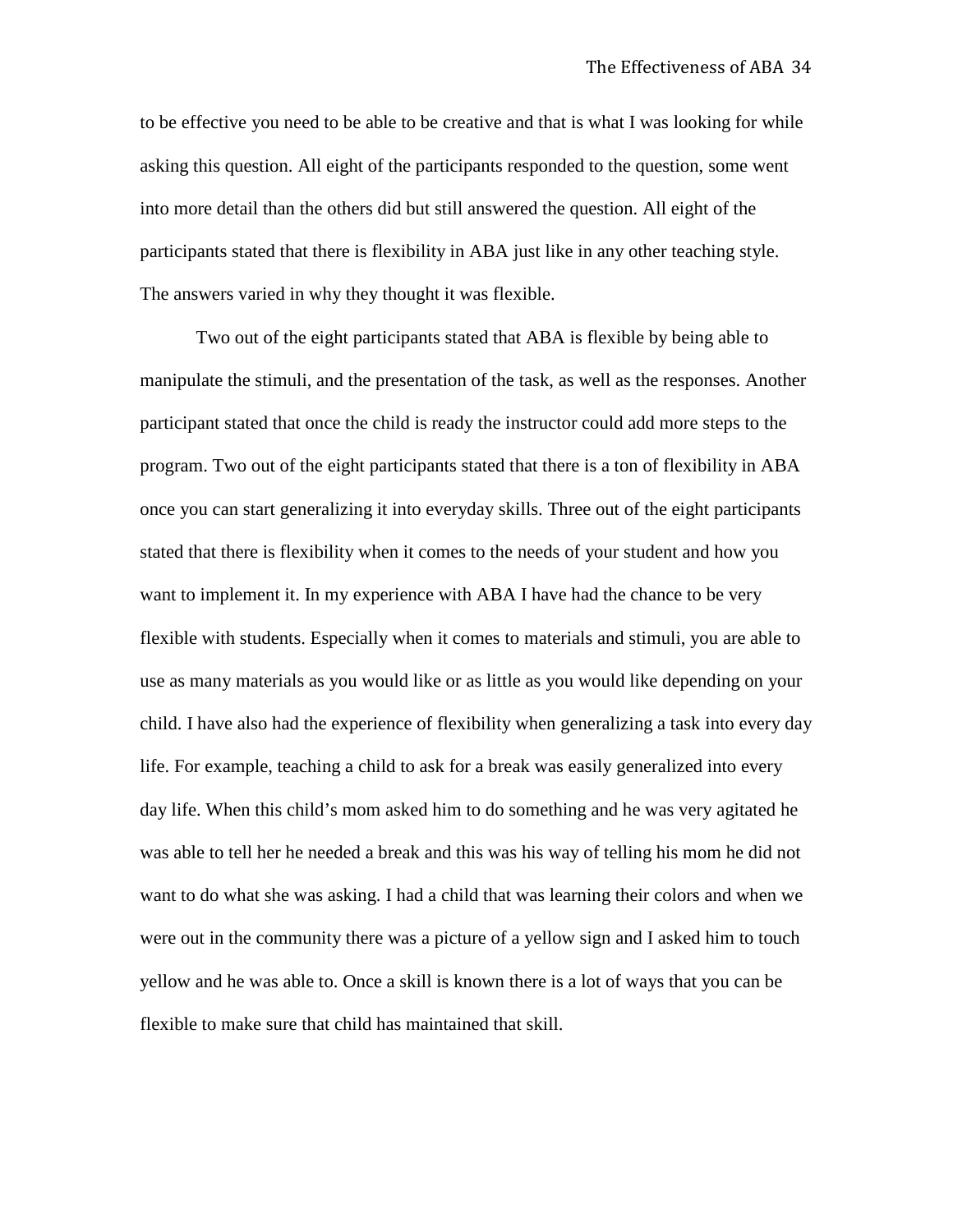The next question asked was asking the participants to talk about one of their biggest obstacles while implementing ABA. I wanted to see if there was any big obstacle that would make ABA not an effective teaching tool. All eight of the participants answered the question but not all of them answered in great detail about why it was such an obstacle. Individuals gave me a different answer as to what their obstacle was.

One participant stated that their biggest obstacle was getting the parents to support the instruction. While another participant stated that when first starting out she struggled with how to implement ABA. One participant stated that the biggest obstacle was working with younger children and having them be able to sit down for a period of time was very difficult. Two participants stated that getting all the materials and their ABA binder ready was their biggest struggle. Another participant stated that the biggest struggle was keeping up a rhythm and learning the child's routine, while another participant stated hers was trying to implement new behaviors. Lastly, the last participant stated that the biggest struggle was making sure the child new the expectations.

All of these are struggles that we would be able to see in any teaching style, especially when working with kids at such a young age. Having a three year old sit during morning meeting time is hard in the beginning but once they learn routine they are able to do so. Just like when implementing ABA. It is going to be a struggle at first to make sure you are building a relationship with that student but also implementing instruction at the same time. My biggest struggle was making sure that the child knew my expectations. Once they knew what to expect from me all behaviors and trying to get out of work came to an end. I have had the experience of being able to sub in different classrooms and just like when implementing ABA I had the struggle of making sure the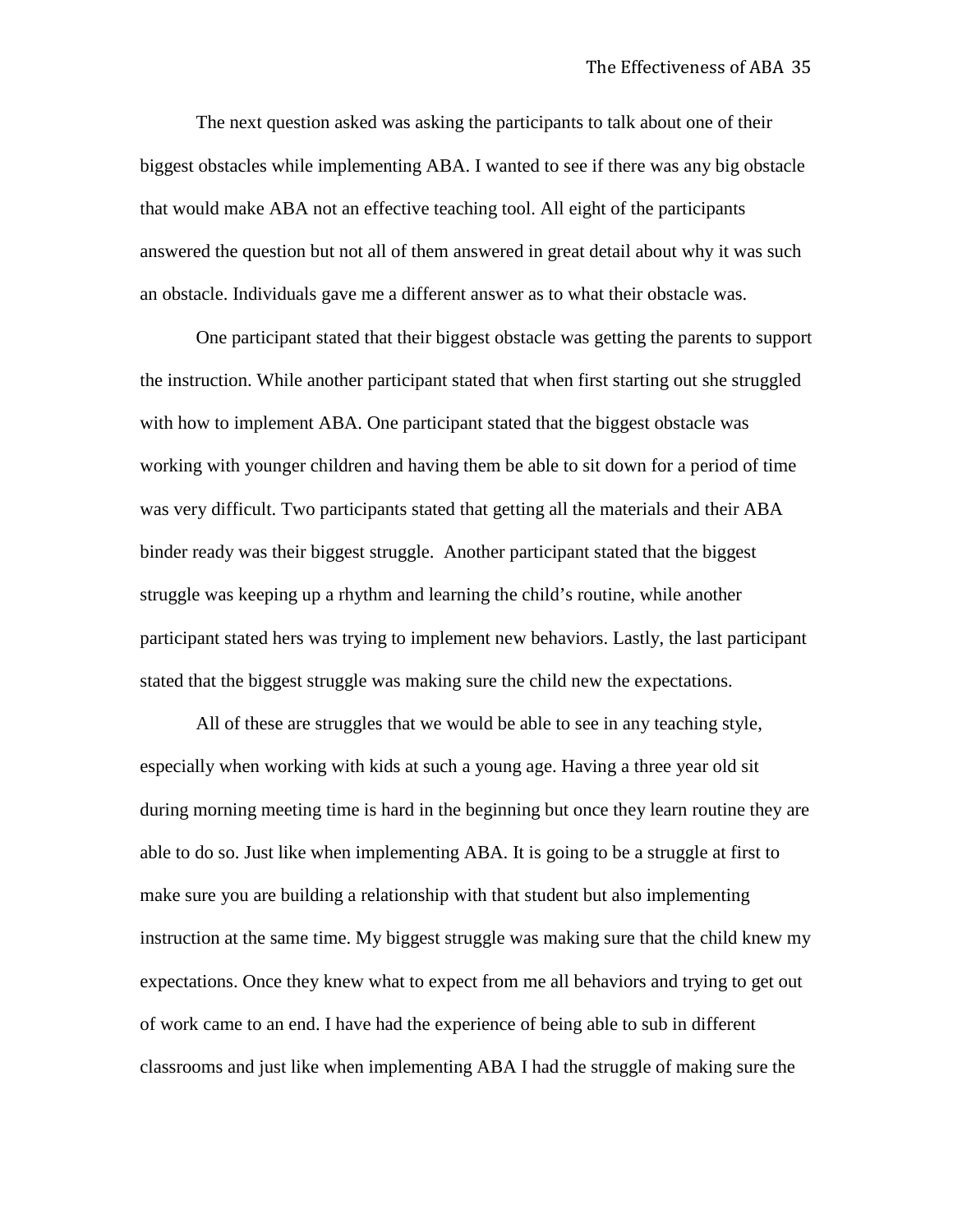students knew my expectations. Just like in any learning style there are going to obstacles but all of these obstacles that these individuals faced were obstacles that they were able to work through for the outcome of the child.

The last question that was asked in the survey was asking the participants if they had any other comments they wanted to share about ABA. Out of the eight participants only five of them answered. They were all positive responses explaining how ABA was effective.

One participant stated that they have been doing ABA for over 23 years and have found it to be very effective. Two participants stated that they liked how it taught students in repetition and made it easier for them to learn. The last two participants said they have really enjoyed ABA and have had nothing but positive experiences with it. They also said that they think it is a great way to teach children on the Autism Spectrum. I agree with all of these comments. I myself have had many positive experiences with ABA and think the repetition of teaching is a very effective way of teaching children on the Autism Spectrum. Since these children like the structure and like to know what comes next the repetition of skills allows them to have that sense of routine and know what to expect next.

#### **Conclusion:**

This research project was completed to see if ABA is an effective teaching tool for children on the Autism Spectrum. After analyzing my data I have found many reasons as to why it is effective. It allows you to see progression and regression easily, it is geared towards the child's needs, and almost every child that has done ABA has shown some amount of progression in their abilities.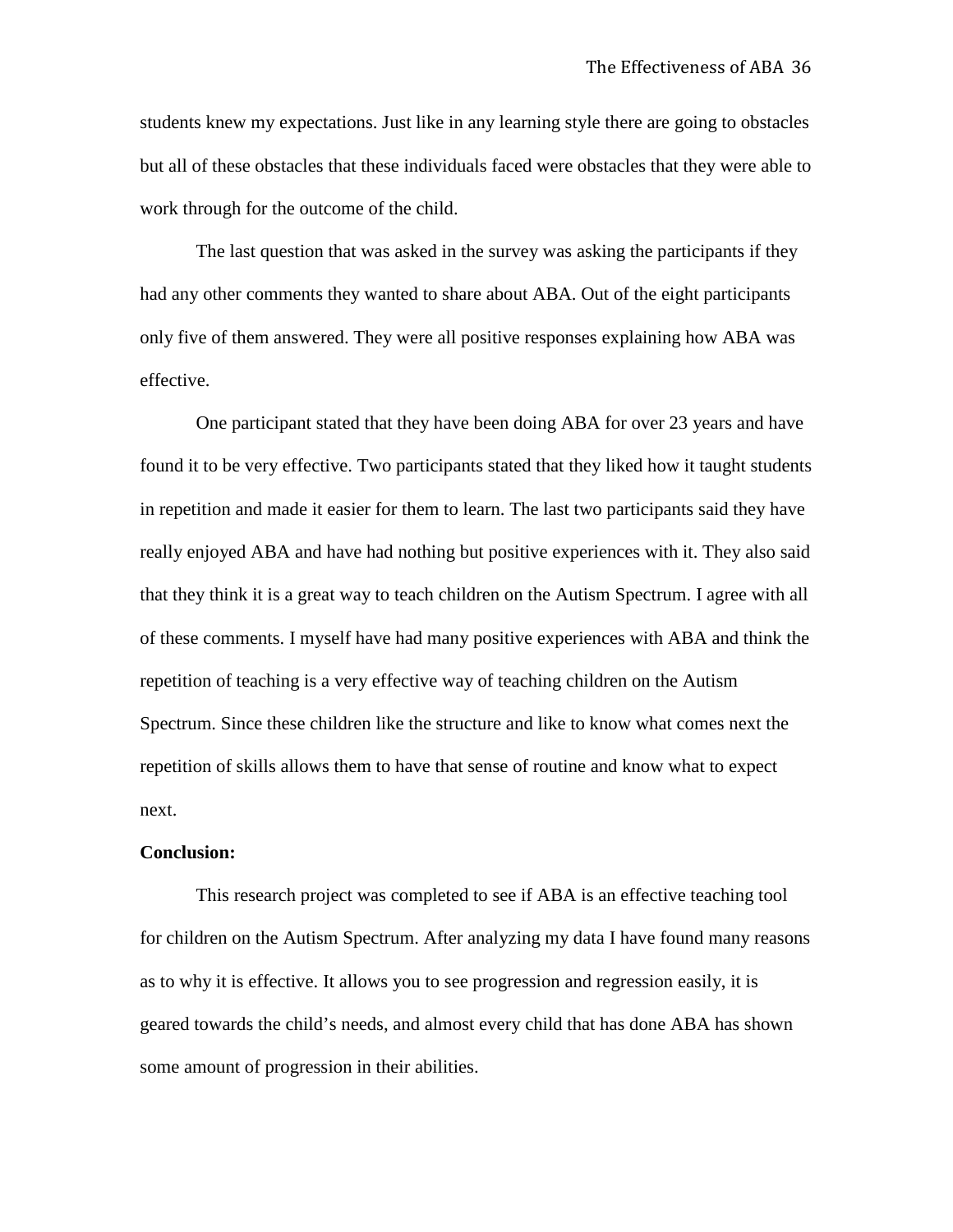Since I did complete this research project using surveys I might go on next and do a case study. I would really want to observe a child that is getting ABA implemented with them on a daily basis. I would observe the child and the instructor for about three to four weeks and write down all the progress and regression that I have seen in the child. The surveys just allowed me to get an interpretation of what ABA is all about and why it works. Being able to sit down and actually observe and do a case study focusing on one child would give me more data to work with.

Even though I have worked with children on the Autism Spectrum and have had the chance to implement ABA, there is still a lot that you can learn from doing a study on it. I was able to see what worked for other educators who have worked with ABA before. I was also able to see what was frustrating them and understanding that I had some of the same frustrations when I first started implementing ABA. I was never able to get a chance to really analyze ABA when I was implementing it at the Autism Agency that I worked at. Now that I have had the opportunity to study it I can see why educators use it as a tool to teach children on the Autism Spectrum. It shows a lot of promise that it works and that there is data that shows that mostly every child will show progress.

ABA is a teaching tool that can be used in the classroom or outside of the classroom to help educate children on the Autism Spectrum. It is used as a tool to help minimize negative behaviors and help reinforce the positive behaviors. ABA is effective because it allows a child to learn based on their needs in a repetitive manner.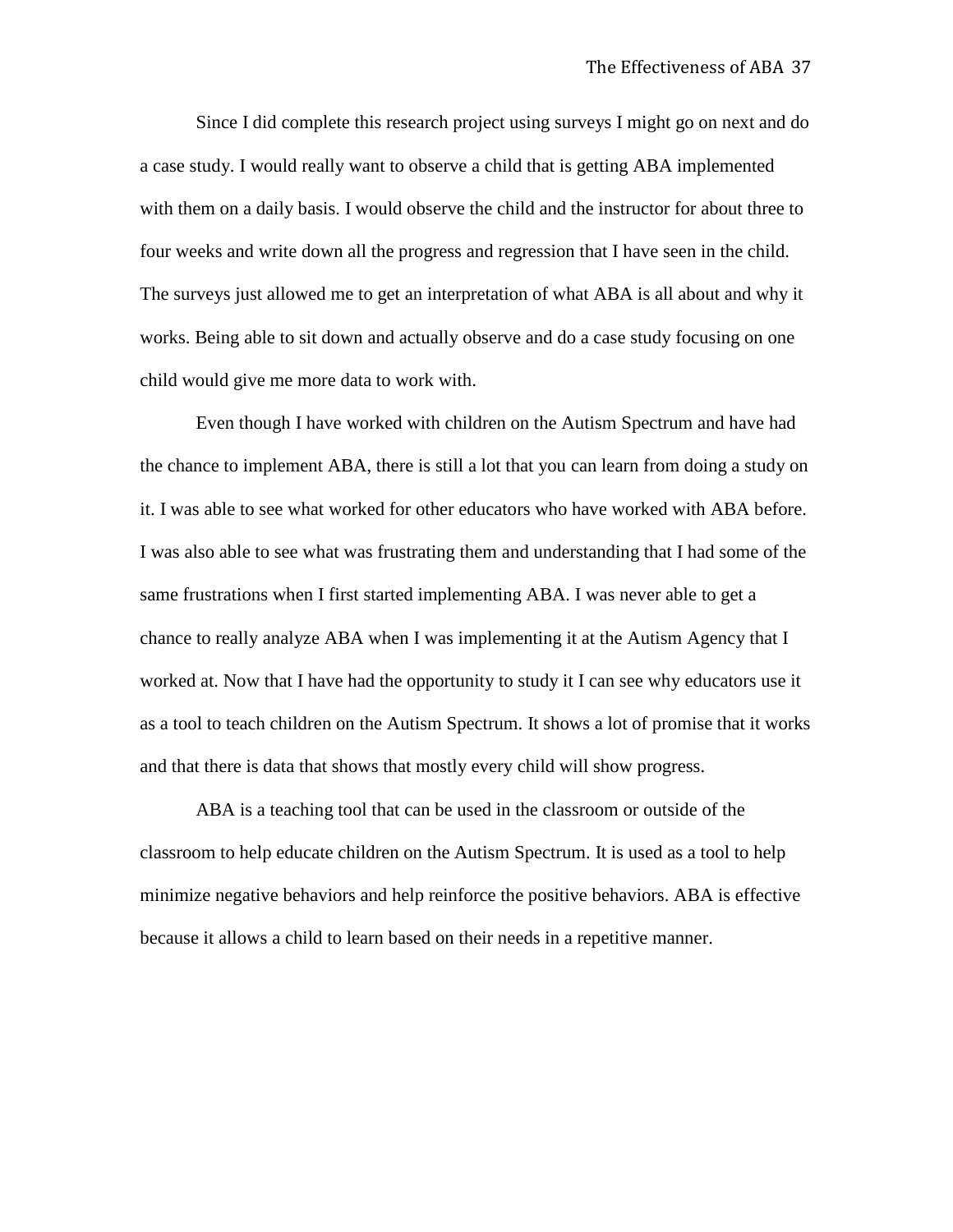## References

Borden, C. (2011). Treating individuals who have autism: DSM-V, ABA, and

beyond.

Dillenburger, K., & Keenan, M. (2009). None Of The As In ABA Stand For Autism: Dispelling The Myths\*. *Journal of Intellectual and Developmental Disability, 34*(2), 193-195.

Donaldson, A., & Stahmer, A. (2014). Tam Collaboration: The use of Behavior

Principles for Serving Students with ASD. *Language, Speech, and Hearing Services in Schools, 45*, 261-276.

Eikeseth, S., Smith, T., Jahr, E., & Eldevik, S. (n.d.). Outcome For Children With

Autism Who Began Intensive Behavioral Treatment Between Ages 4 And 7: A Comparison Controlled Study. *Behavior Modification,* 264- 278.

Gulec-Aslan, Y. (2011). The Case Report: ABA-Based Education for a Toddler at

High Risk for Autism. *International Journal of Early Childhood Special Education, 3*(2), 129-147.

Hayward, D., Eikeseth, S., Gale, C., & Morgan, S. (2009). Assessing progress

during treatment for young children with autism receiving intensive behavioral interventions. *Autism, 13*(613).

Hilton, J., & Seal, B. (2006). Brief Report: Comparative ABA And DIR Trials In

Twin Brothers With Autism. *Journal of Autism and Developmental Disorders,* 1197-1201.

McPhilemy, C., & Dillenburger, K. (2013). Parents' expierences of applied behaviour analysis (ABA)- based interventions for children diagnosed with autistic spectrum disorder. *British Journal of Special Education, 40*(4).